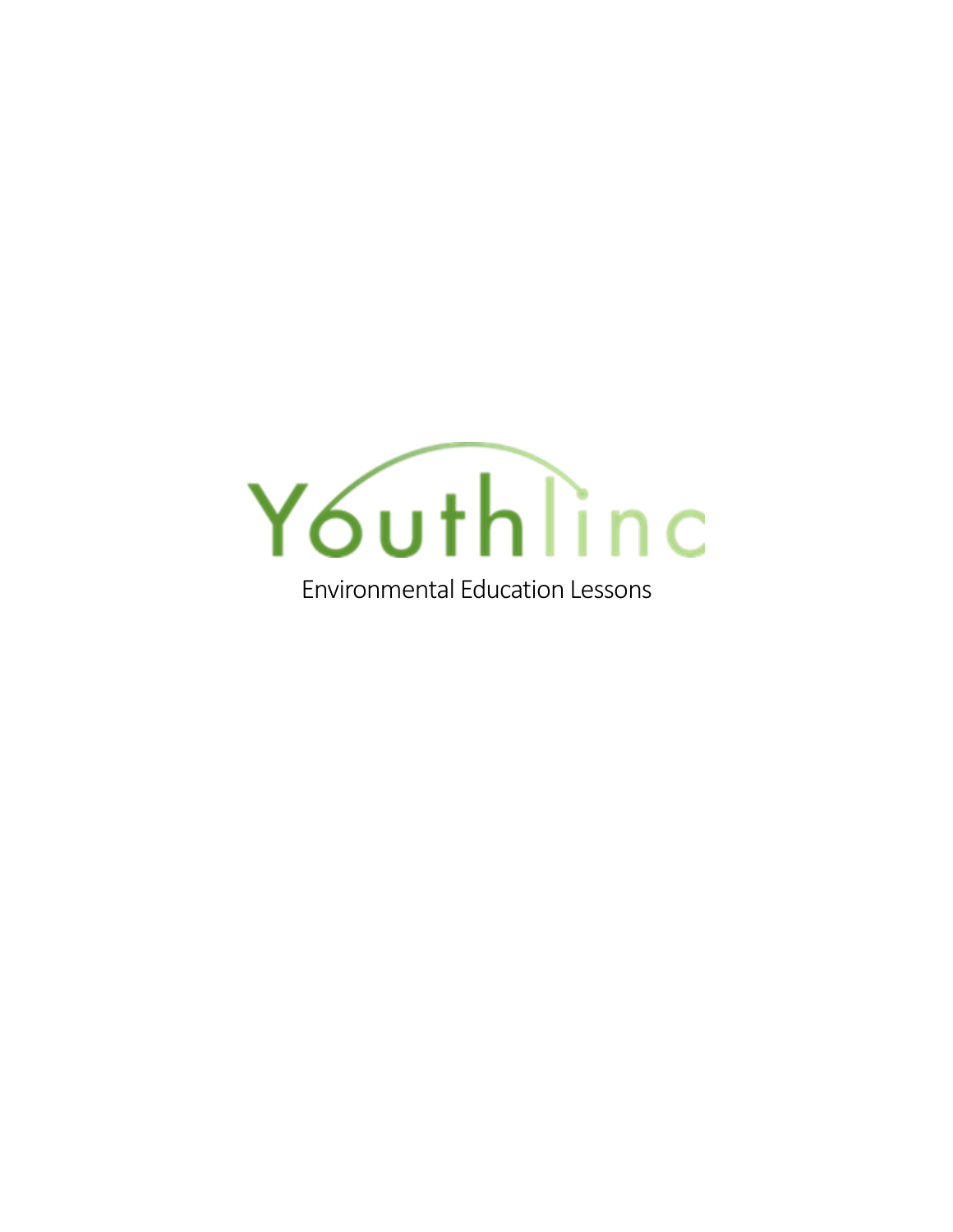

## **STEM and Environmental Education Lessons**

## Table of Contents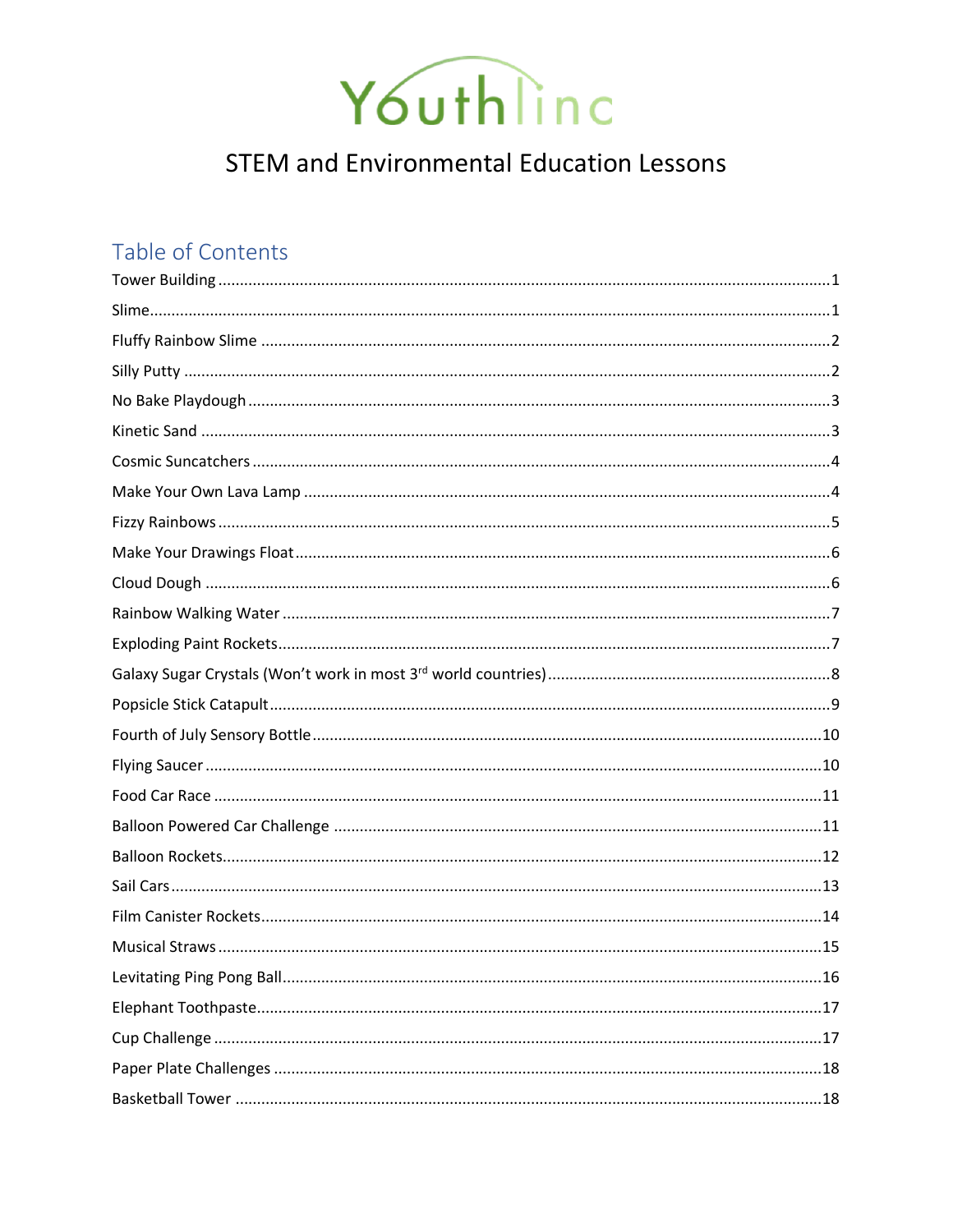# Youthline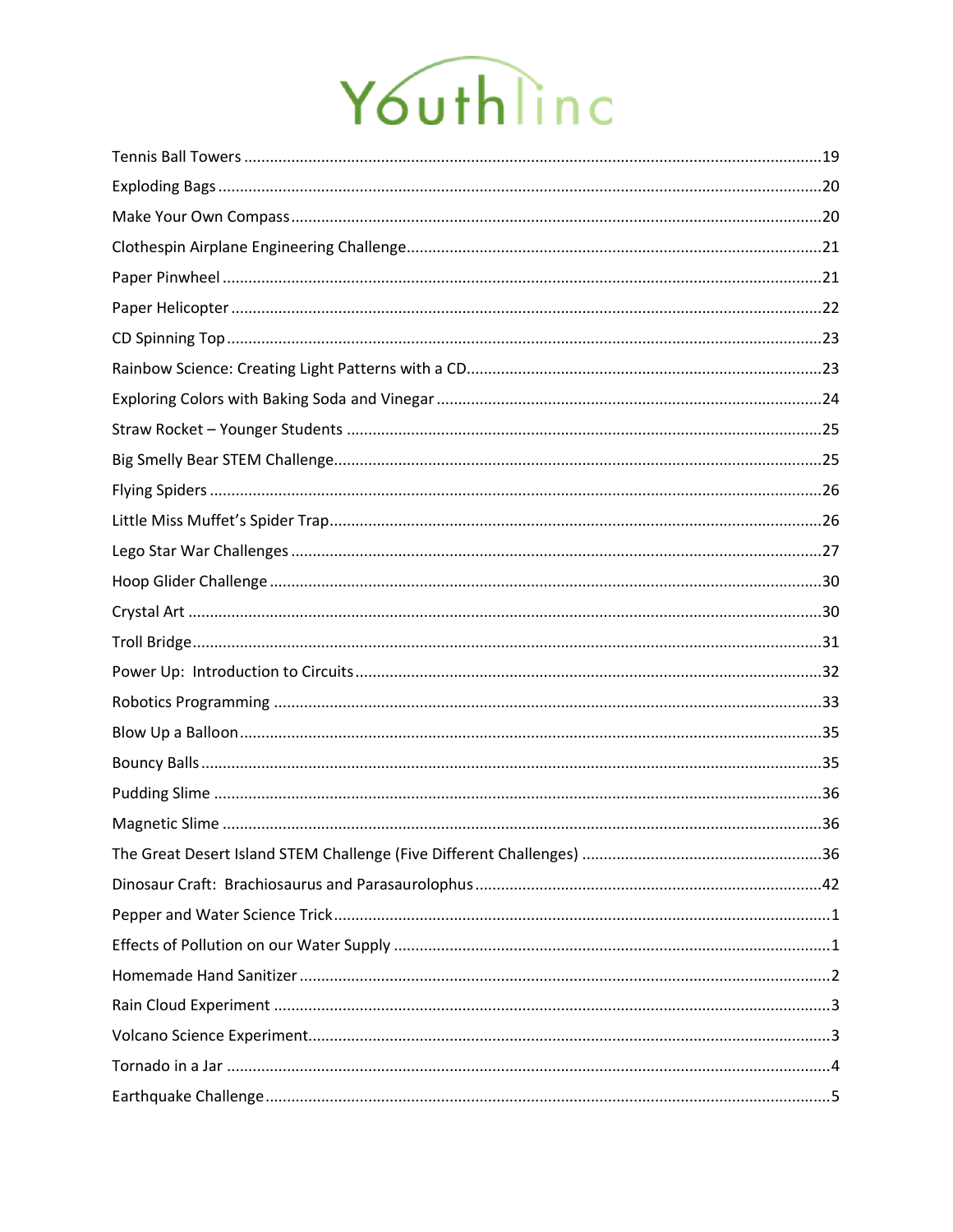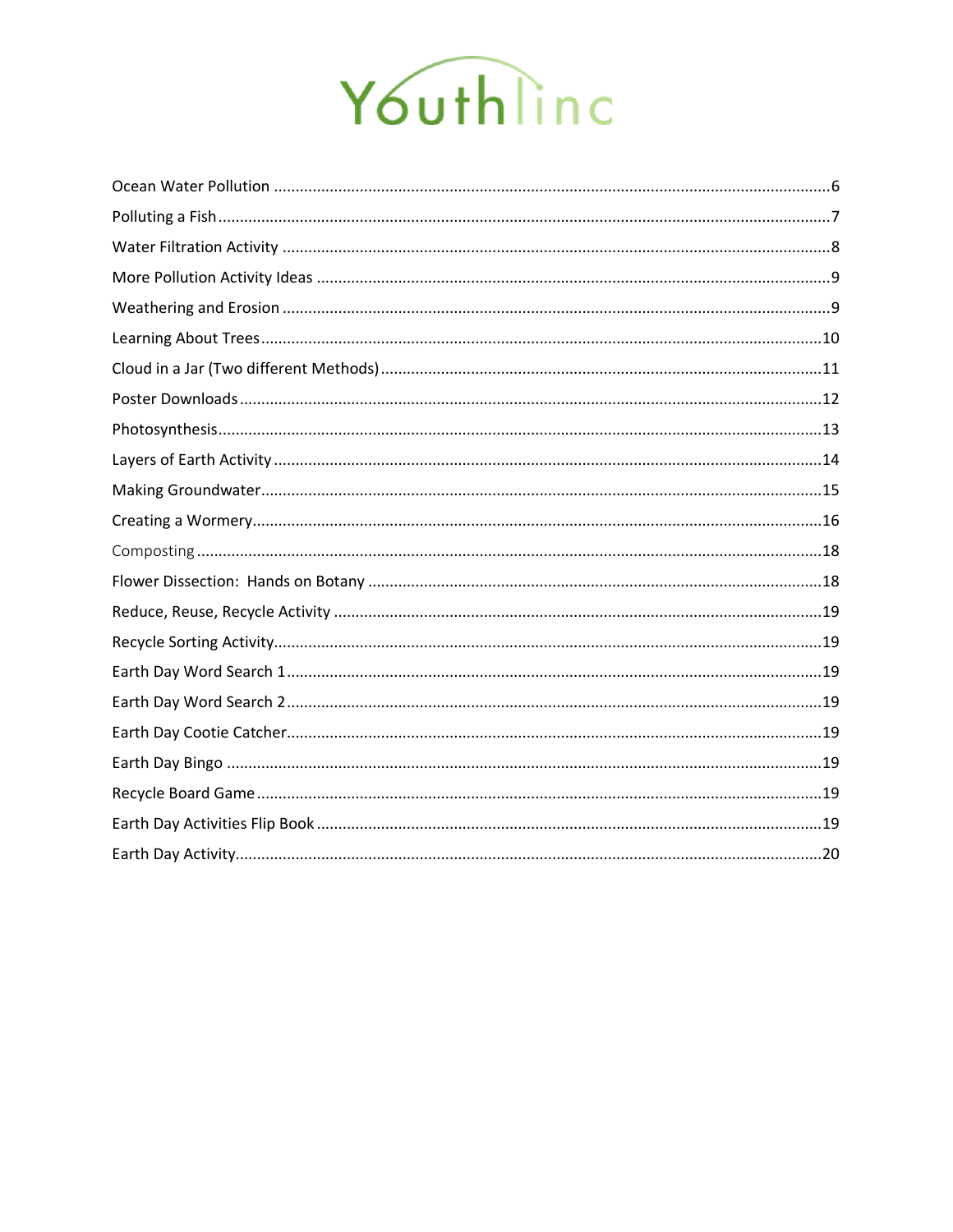

## Environmental Lesson Ideas

## <span id="page-4-0"></span>Pepper and Water Science Trick

This activity will stress the importance of thorough hand washing.

What you will need:

- Clear paper cup
- Dish soap
- Pepper

Step 1: Fill the container with about 4 oz of water.

Step 2: Shake pepper all over the water for 5-10 seconds.

Step 3: Have a student dip their finger in the water. They will notice that the pepper sticks to them. The pepper represents the COVID-19 virus (or other virus) when we don't properly wash our hands.

Step 4: Next drop a little bit of dish soap on the student's finger and have them dip it back into the container. The pepper will immediately float away from their finger. This gives children an accurate representation of how soap defends from COVID-19 (or other viruses).

The STEM behind the fun: Other than educating children on the value behind hand washing, it also teaches them about STEM principles. The reason why the pepper moves away so quickly when you use soap is because of surface tension. Water molecules (H20) like to stick together. The way that the molecules are organized creates tension at the surface of the water (this is also why the pepper floats). The addition of soap changes the water tension. The water wants to keep the surface tension so the molecules pull away from the soap, bringing the pepper with them.

## <span id="page-4-1"></span>Effects of Pollution on our Water Supply

Before the lesson mix up two cups of water, one with regular water and another that looks dirty (mix in dirt, plastic, paper, etc.). Ask students which one would be safe to drink? Why? Ask students how water in our environment can get dirty. Tell them that we all need clean water, air and land to live on. If we do not take care of our air, water and land, it might not be usable for everyone. Tell students that today we will learn about how water can be affected by pollution and how we can keep it clean.

What you will need:

- 8 large clear plastic containers
- 4 Tongs
- 4 Funnels
- 4 Coffee filters
- Bottle of vegetable oil
- Pieces of plastic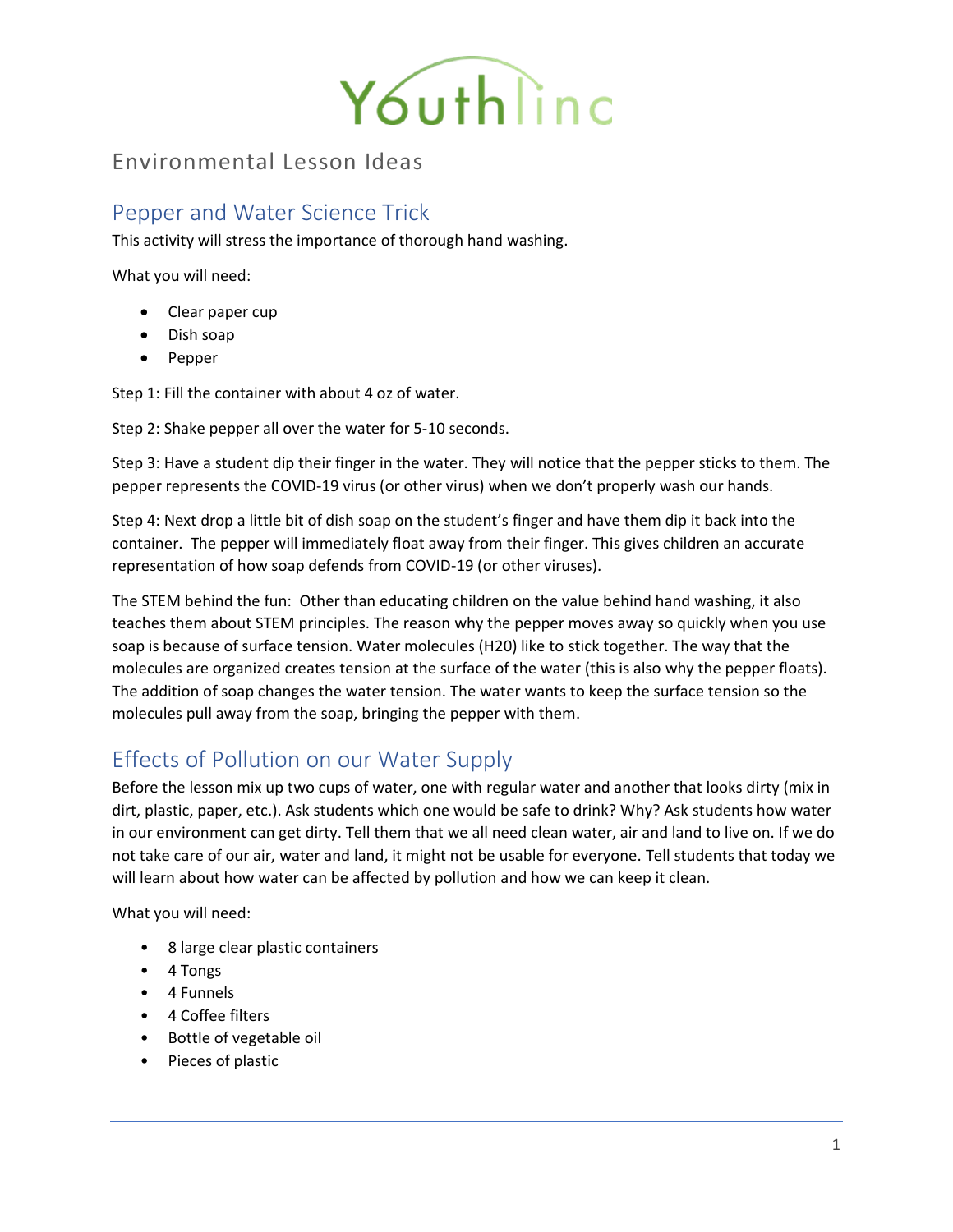

- Paper
- Dirt
- **Water**

Step 1: Arrange students into four groups.

Step 2: Fill four plastic containers 3/4 full of water.

Step 3: Students can add trash to the water (oil, paper, plastic and dirt).

Step 4: Students should note the changes to the water after each item is added, for example the dirt makes the water muddy, the oil floats on top, the paper falls apart into tiny pieces, plastic floats at the top, etc.

Step 5: Ask students for ideas on how it can be cleaned up.

Step 6: Use tongs to remove large pieces of trash.

Step 7: Filter the water into a new container to remove more trash.

Step 8: Ask students if they have removed all the pollution. (Some, but not all.)

Step 9: Since it is hard to remove all the pollution, brainstorm ways to prevent that water from being polluted in the first place.

## <span id="page-5-0"></span>Homemade Hand Sanitizer

What you will need:

- 1 cup of 99% isopropyl alcohol
- 1 tablespoon of 3% hydrogen peroxide
- 1 teaspoon of 98% glycerin
- ¼ cup distilled or boiled cold water

Step 1: Pour the alcohol into a medium-sized container with a pouring spout. The percentages on the labels of isopropyl alcohol refer to the alcohol concentration in them. You're dealing with almost pure alcohol if you've got 99.8%, whereas 70% means the bottle is only a little more than two-thirds alcohol, and the rest is water.

Step 2: Add the hydrogen peroxide.

Step 3: Add the glycerin and stir. This ingredient is thicker than both alcohol and hydrogen peroxide, so it'll take some stirring to combine everything. You can use a clean spoon for this or, if your container has a lid, you can put that on and shake it well.

Step 4: Measure and pour in the water. Measure ¼ of a cup of distilled or boiled cold water and add it to your mix. Stir.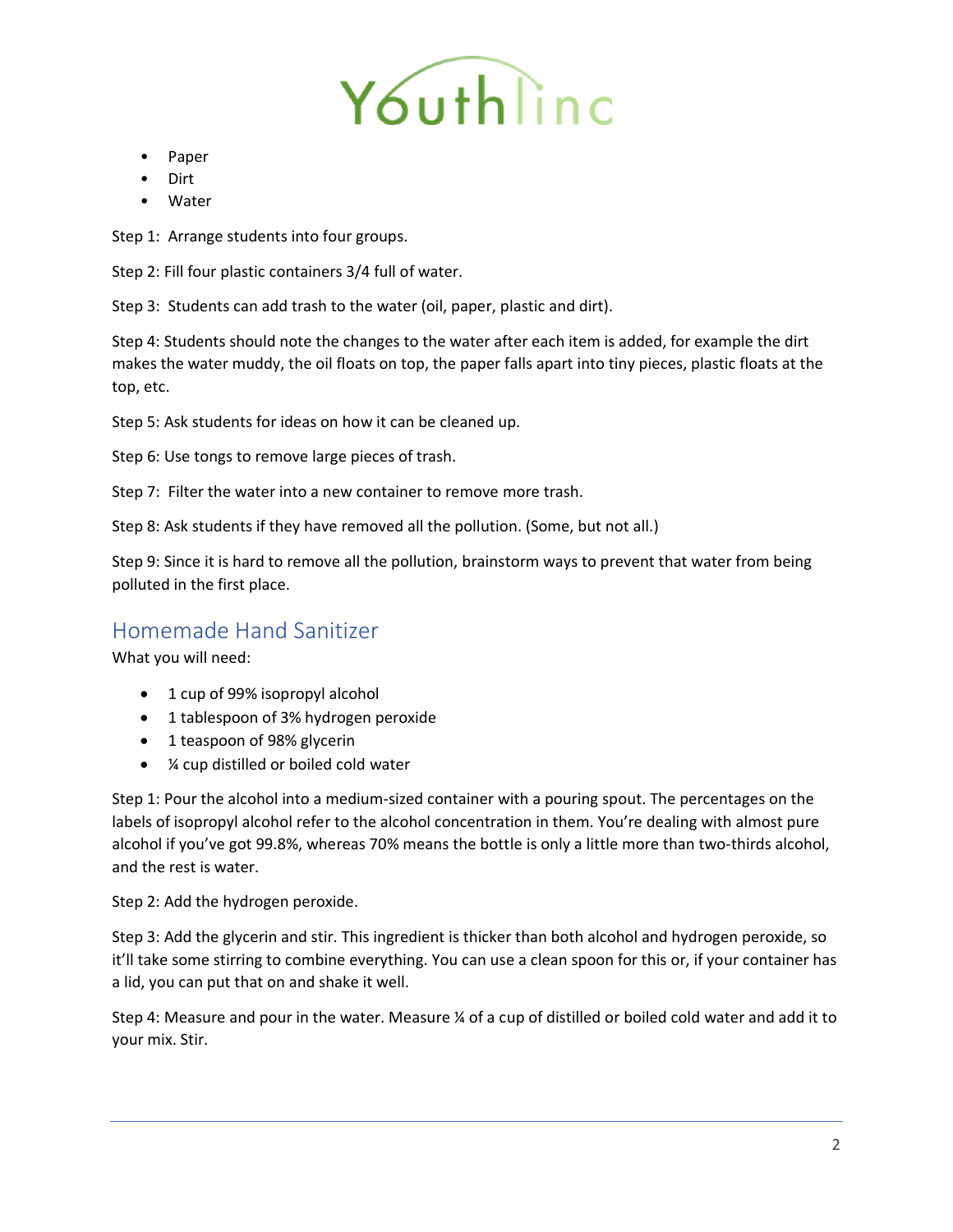

Step 5: Sanitize your spray bottles and pour in your hand sanitizer. Spray some of your leftover alcohol into your bottles and let them sit until the alcohol has evaporated. Pour in your sanitizer.

The STEM behind the fun: Creating homemade hand sanitizer is a great way to showcase STEM to your kids. It allows them a real chemistry experience and helps create an effective agent for battling viruses and germs.

## <span id="page-6-0"></span>Rain Cloud Experiment

This activity will help students understand rain clouds.

What you will need:

- A large clear jar or glass
- Shaving cream (must be foaming shaving cream)
- Gel food coloring or washable watercolors
- Pipettes or droppers

STEP 1: In a small cup, combine the food coloring with some water. Make sure to mix it well.

STEP 2: Fill the large jar or glass with water until it is about 3/4 full.

STEP 3: Place the jar and the cups of colored water on the table. Place a pipette in each cup of colored water.

STEP 4: Right before the students are ready to do the experiment, spray a bunch of shaving cream in the jar until it is just a small bit above the top of the jar. Make sure it completely covers the surface of the water.

STEP 5: Get your students to pick up the colored water with the pipette or droppers and squirt it on the top of the shaving cream and repeat. As they are doing this, get them to pay close attention to what is going on underneath the "cloud". The colored water will fall through the shaving cream and flow through the water below… just like rain!

The STEM behind the fun: Be sure to explain that the shaving cream represents the clouds and the water represents the air. As clouds become more saturated, they become very heavy. When the water is released it rains.

For more information click on this link: [Why Does](https://drive.google.com/open) It Rain?

## <span id="page-6-1"></span>Volcano Science Experiment

What you will need:

- Ketchup or tomato paste
- Vinegar
- Dish soap
- Baking Soda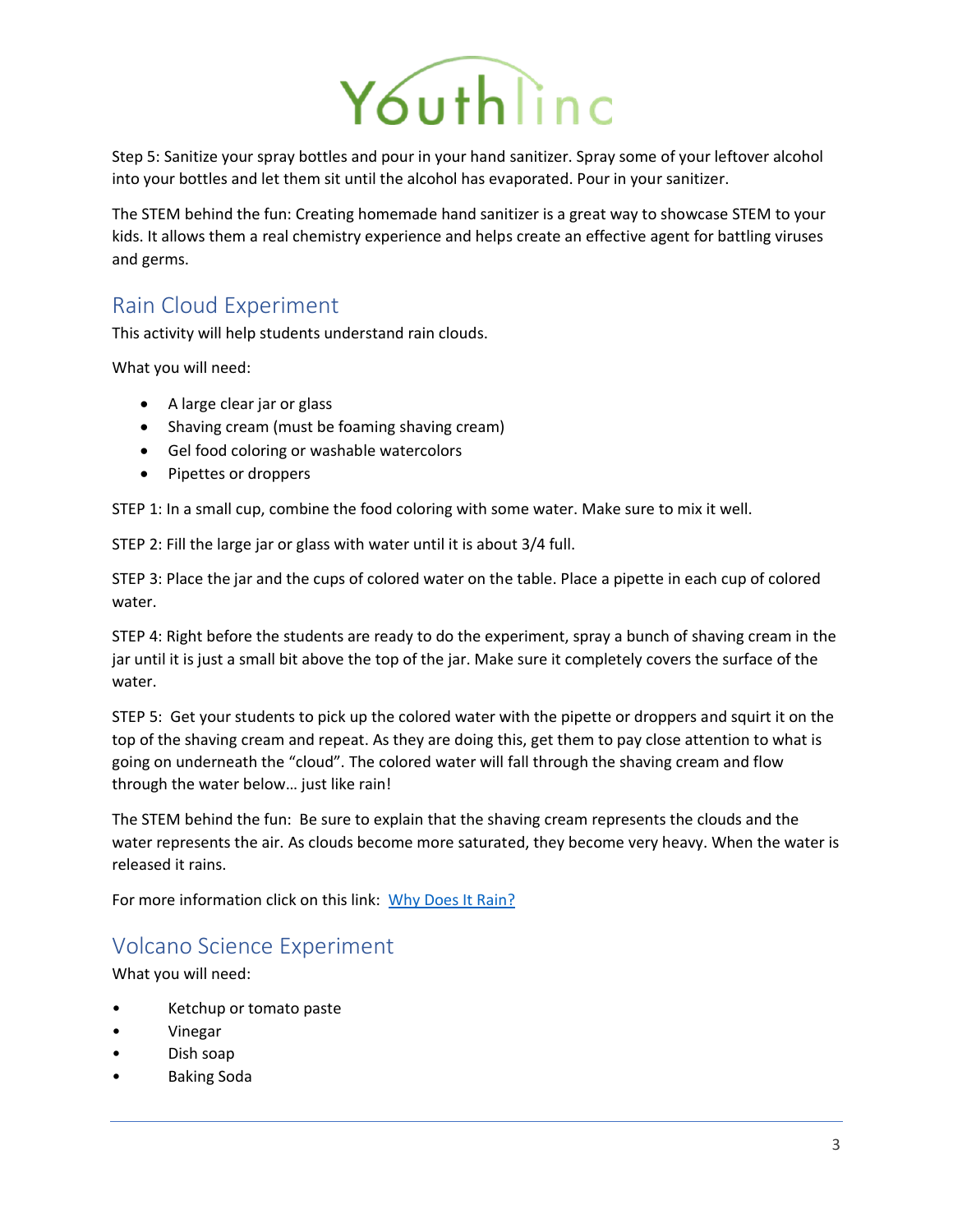

- Play Dough
- Small bottle
- Funnel

Step 1: Place about 2 tablespoons of baking soda into a bowl. Add about 10 drops of dish soap on top of the baking soda and about ¼ cup of ketchup or tomato paste. Mix together gently with a spoon so you don't make too many suds.

Step 2: Cover the bottle with play dough and place it on a tray. Carefully pour the baking soda mixture into the bottle using a funnel.

Step 3: Add vinegar to the bottle slowly, a little at a time. If you use too much vinegar, the eruption will not be as great.

## <span id="page-7-0"></span>Tornado in a Jar

What you will need:

- Mason Jar
- Dish soap
- Glitter

Step 1: Fill the jar mostly full of water. Drop no more than two drops of dish soap into the mixture.

Step 2: Add a tiny sprinkle of glitter and close the lid.

Step 3: Shake in a circular motion to reveal your tornado

The STEM behind the fun: A tornado (vortex) is formed in the center of a jar when you shake it up. This is due to centripetal force, which forces the water toward the center of the jar. The reason you can see it when you add dish soap is because the soap suds slightly, making the vortex more visible. The glitter is just for fun.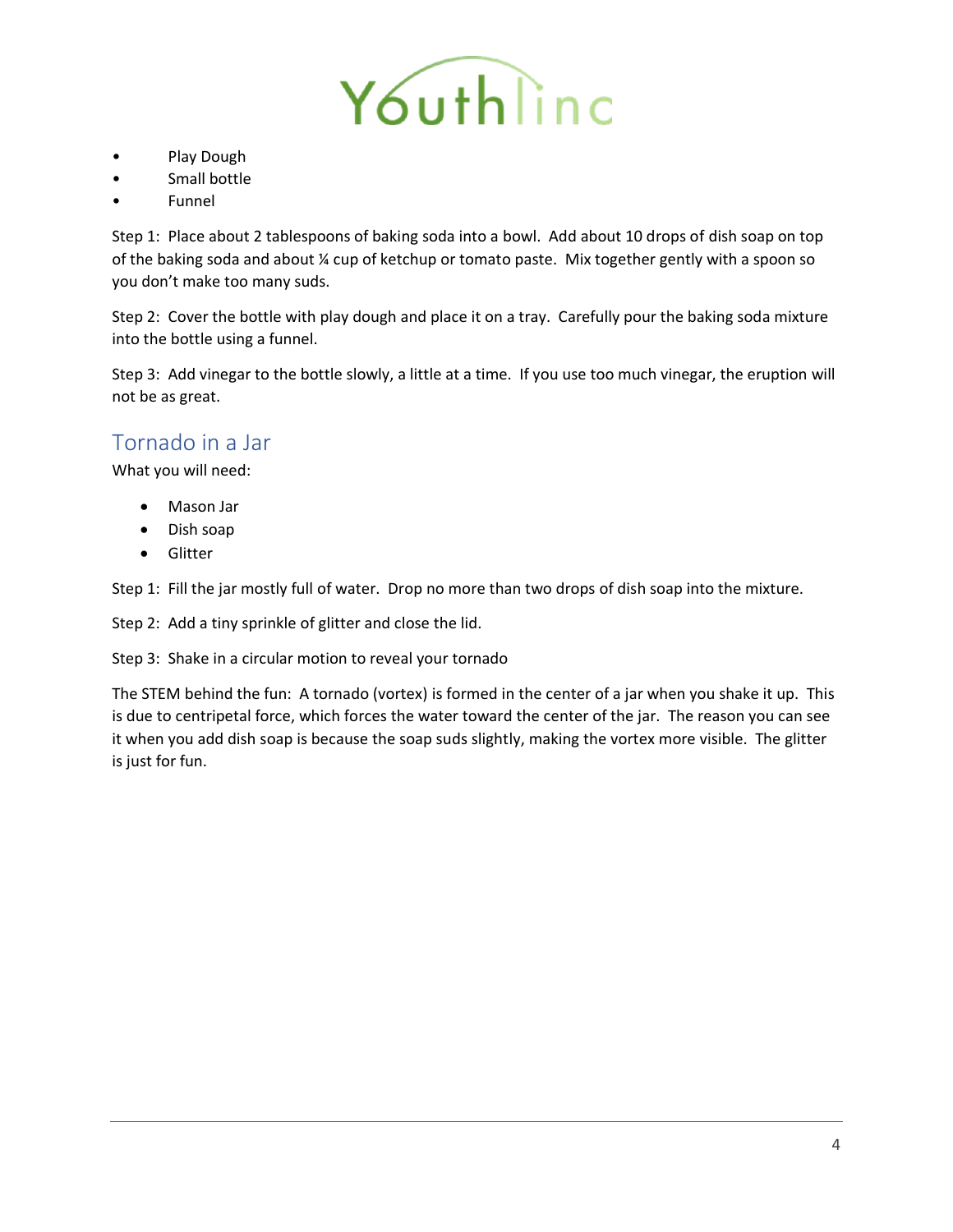# Youthline

## <span id="page-8-0"></span>Earthquake Challenge



In this challenge, students will be using materials to design a three-story structure that can withstand being shaken in a mild earthquake simulation. The structures are built using only three materials, must be a least three floors tall, resemble a building (not a tower), and be stable enough to keep standing.

What you will need per group:

- Toothpicks (1 small box)
- Mini marshmallows (8 oz. cup)
- Cardboard pieces (3)
- Ruler
- **Scissors**
- Stopwatch (optional)

Step 1: Introduce the challenge by talking about the earth and its layers. How do earthquakes occur? What do engineers do to make a structure withstand the forces of an earthquake? Explain to the students that they will be building a structure that must stay intact during a mild earthquake (shaking time of 15 seconds.)

Step 2: Constraints of the Earthquake Challenge

- You may only use the supplies above.
- You must build a structure that will survive a mild earthquake simulation of 15 seconds.
- The structure will rest on top of the earth (a layer of gelatin or other structure like sand, or a structure like the one in the picture.) The structure is not attached to the earth layer.
- The structure must be at least 3 floors tall.
- You will build the structure completely before placing it on the earth layer for testing.

Step 3: Plan. How will you make the structure stable?

Step 4: Build your structure.

Step 5: Test your structure by sitting it on the earth layer and shaking.

Step 6: You may improve your structure after testing it.

Step 7: Your final structure will be presented and tested with the entire class. Describe what happened during your presentation and earthquake simulation.

Step 8: Reflect: Was your structure successful? Why or why not? What was your favorite part of this challenge? What was the hardest part of this challenge?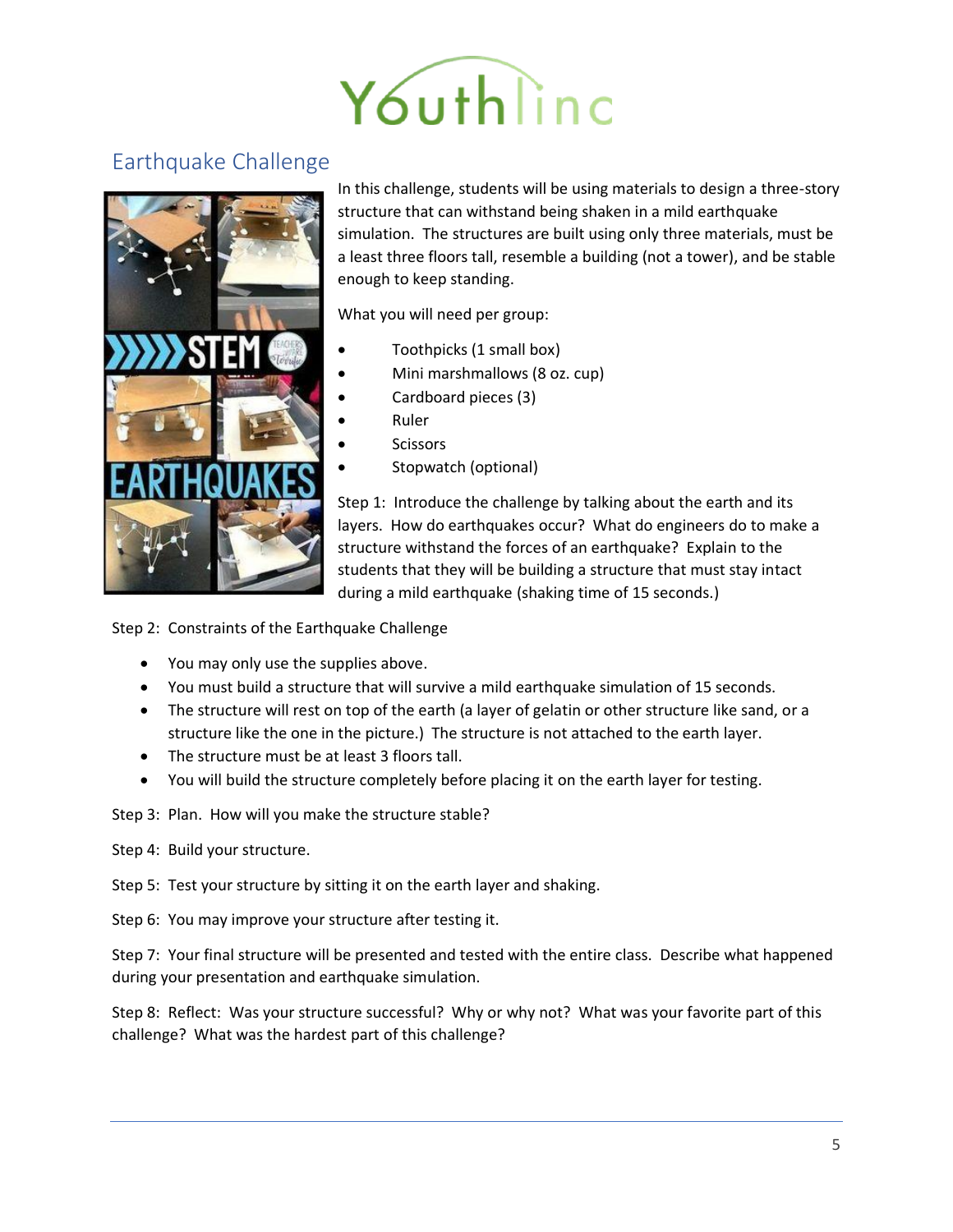

## <span id="page-9-0"></span>Ocean Water Pollution

What you will need:

- **Container**
- **Water**
- Vegetable Oil
- Cocoa
- Dawn Dish Soap
- Cotton Balls
- Toothbrush & Sponge
- Tweezers
- Ocean Life Plastic Toys
- Rocks, Seashells
- Other misc. garbage (plastic bags, wrappers, bottlecaps, fishing string, plastic lid, etc.



Step 1: Let students know that pollution is a substance that can be seen or unseen that causes our environment to be unhealthy. Pollution is anything that isn't naturally created on our Earth. Water pollution is caused by fertilizer, oil spills and human debris.

Step 2: Add examples of things that actually belong in the water to the container and begin adding water.

Step 3: Take about 1/3 cup of oil and add 1 tablespoon

of cocoa to it and mix it well. With a spoon or dropper begin adding the mixture slowly to that water. This mixture represents the oil.

Step 4: Add the other garbage you have collected to the water and point out that this is what pollution looks like

Step 5: Using a toothbrush, sponge and some Dawn soap, help your students clean up the ocean.

Children's Books on Pollution:

- Earth Day, Every Day by Lisa Bullard
- The Adventures of a Plastic Bottle by Pete Whitehead
- Pesky Plastic by Tamara Visco
- Water, Water Everywhere! By Phiffikus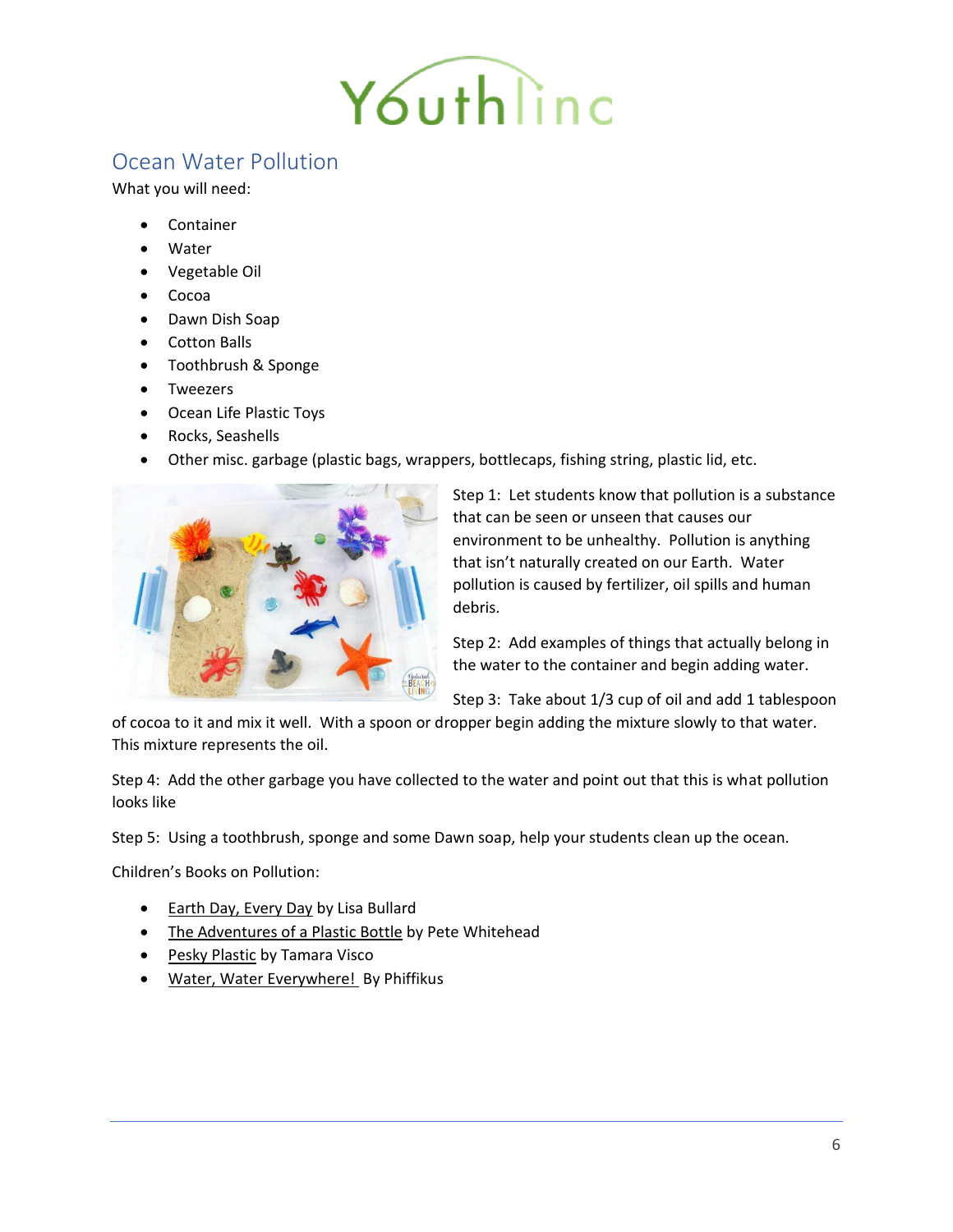

## <span id="page-10-0"></span>Polluting a Fish

What you will need:

- Reusable plastic bowl container
- Sponge cut out in the shape of a fish
- Fishing line
- Pollutants in different containers
	- o Soil
	- o Raisins
	- o Green food coloring for fertilizer
	- o Salt
	- $\circ$  Garbage holes from paper punch
	- o Dish soap for acid rain
	- o Coffee grounds
	- o Syrup for oil



Step 1: Create a water environment with the plastic bowl and fish with a fishing line attached. Add the water.

Step 2: Read the story of Freddie the fish taking his journey in the river downstream and being exposed to various pollutants along the way. Each time Freddie was being exposed to a toxin, pour in a new item into the

water environment. As you progress downstream, Freddie's environment will be getting filthier and more dangerous for him. Through this activity talk about how Freddie must be feeling.

#### Story of Freddie the Fish:

- This is Freddie the Fish. He is a happy fish that lives in crystal clear water, enjoys the shade of the tall trees along the river bank and gets lots of insects to munch on each day. How do you think Freddie feels?
- One day, Freddie wondered what was beyond his little part of the river. He decided to go on a little journey and explore. He heads on downstream. He is ready to see the world.
- Along the river, Freddie first comes across a spot where bulldozers are taking out trees and clearing land. Soil and dirt roll into the river because there are no tree roots to hold the soil in place. Poor Freddie gets soil in his gills. Without the trees, Freddie notices he is feeling warmer. (Pour in the soil)
- As Freddie continues down the river, he spots some black and white animals moving closer and closer to the river. While these animals are getting a drink, they drop a "present" into the water for Freddie. Freddie is not impressed with the smell or that the sediment is being stirred up. (Pour in Raisins)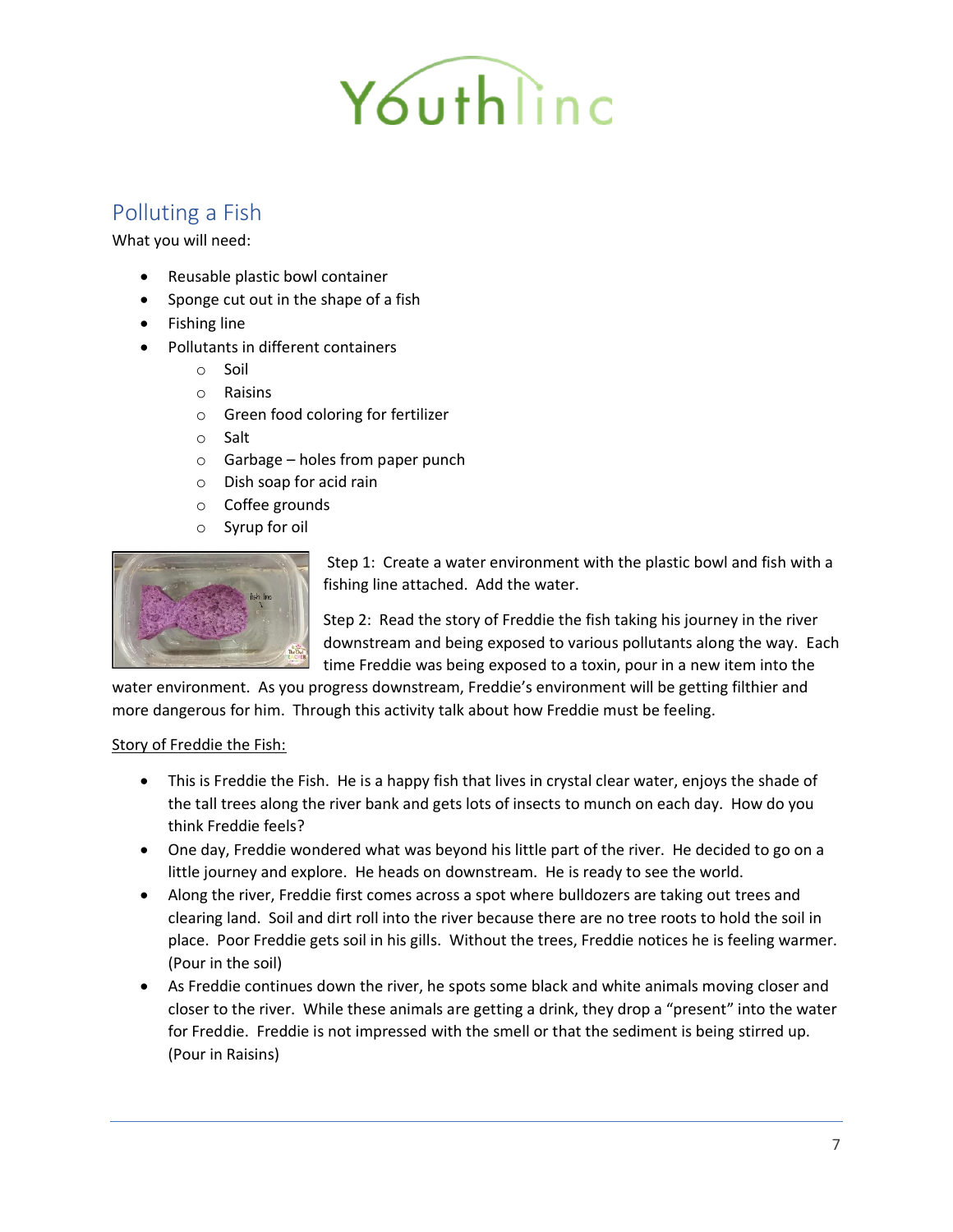

- As Freddie rounds the corner, he has to dodge a golf ball that nearly lands in the river. The golf club likes to keep their courses looking nice, so they us a lot of fertilizer. Unfortunately, when it rained last, it caused it to run off into the river. (Pour in green food coloring)
- Freddie noticed that this area had a lot of tall plants growing and actually was starting to feel smothered. However, Freddie is a trooper and charged on. He was determined to see all the river had to offer.
- After a while of swimming, Freddie began to notice a salty taste to the water, and he started to feel the sting of salt in his gills. All the salt that was used on the roads had worked its way into the river. (Pour in salt.) How do you think Freddie is feeling?
- Freddie continues on and passes a picnic site at a local park. As he was passing, the wind began blowing littler into the river from the park. (Pour in paper)
- Freddie is starting to feel a bit distressed, but he keeps moving on. It begins to rain, and Freddie notices this rain is different. It turns out this rain is acid rain caused by the air pollution. (Pour in dish soap)
- Along the river edge, Freddie comes across an old abandoned factory. There are a lot of toxic pollutants and rusty materials seeping into the river. This creates a sludge in the river. Freddie tries to swim through it. (Pour in coffee)
- After struggling, Freddie Finally gets through the toxic pollutants in the river. Along the side of the river, Freddie notices a man dumping oil from his car into the river. The oil gets into his gills and he starts to have difficulty breathing. He gasps and takes his last breath. (Pour in syrup)

Step 3: Brainstorm what could have been done differently with each pollutant so Freddie could have had a healthier environment.

Step 4: After discussing the impact humans have on Freddie's environment, discuss how it impacts the Earth. You can use this idea as a possible additional activity.

## <span id="page-11-0"></span>Water Filtration Activity

What you will need:

- 2 glass jars
- Sand
- Gravel
- 3-4 coffee filters
- Dirty water
- A plastic cup with a hole cut in the bottom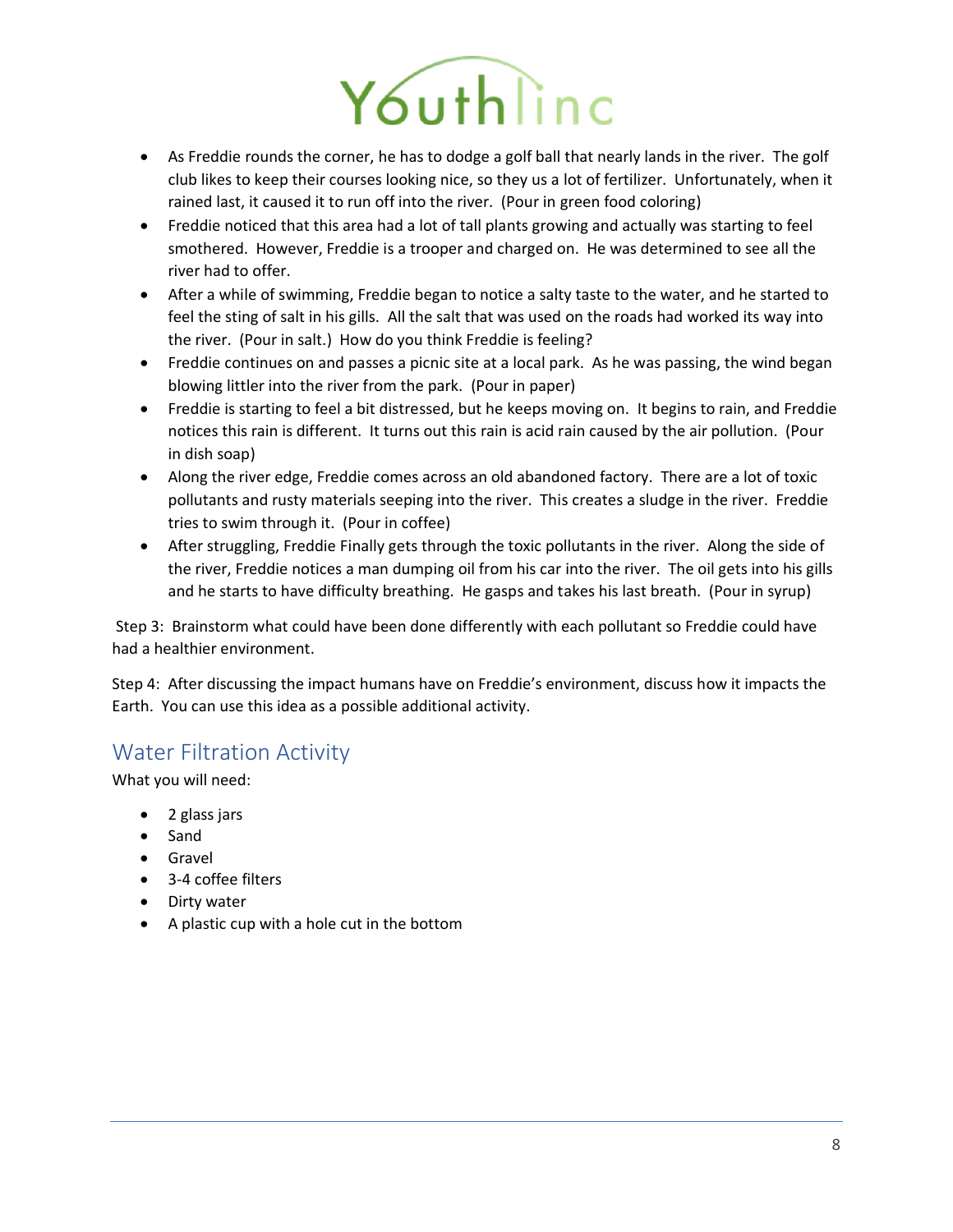



Step 1: Fill the jar full of dirty water.

Step 2: In the plastic cup line the bottom with coffee filters then place a layer of clean sand followed by a layer of gravel.

Step 3: Place the cup into an empty jar. Pour the dirty water into the cup so it can filter down through the gravel, sand and coffee filters.

Step 4: Look at the difference in the water before and after. The filter collects all of the dirt and particles in it making the water much cleaner.

## <span id="page-12-0"></span>More Pollution Activity Ideas [Click here.](http://www.internationalpaper.com/docs/default-source/english/sustainability/treeeats.pdf)

## <span id="page-12-1"></span>Weathering and Erosion

Students will explore the science of weathering and erosion to understand how Earth's surface changes.

What you will need:

• Photo of a tree growing out of a rock

#### Station 1:

- Sugar Cubes
- Plastic tray
- Plastic bag (Ziploc)

#### Station 2:

- Water and watering can
- Potting soil or sand
- Clear basin

#### Station 3:

- Coarse sand paper
- Limestone, calcite, or other soft stone

Step 1: Show the students a picture of a tree growing through a rock. Ask the students to describe what they see in the image. Focus on the crack that is formed from the plant growing. Ask students to think of other places they have seen cracks in the Earth's surface. Examples include: potholes, road or sidewalk cracks, etc. Let the students know that weathering causes these changes. Explain that they will be exploring the process of weathering and erosion.

Step 2: Set up the stations.

Step 3: Explore.

• Station 1: Physical Weathering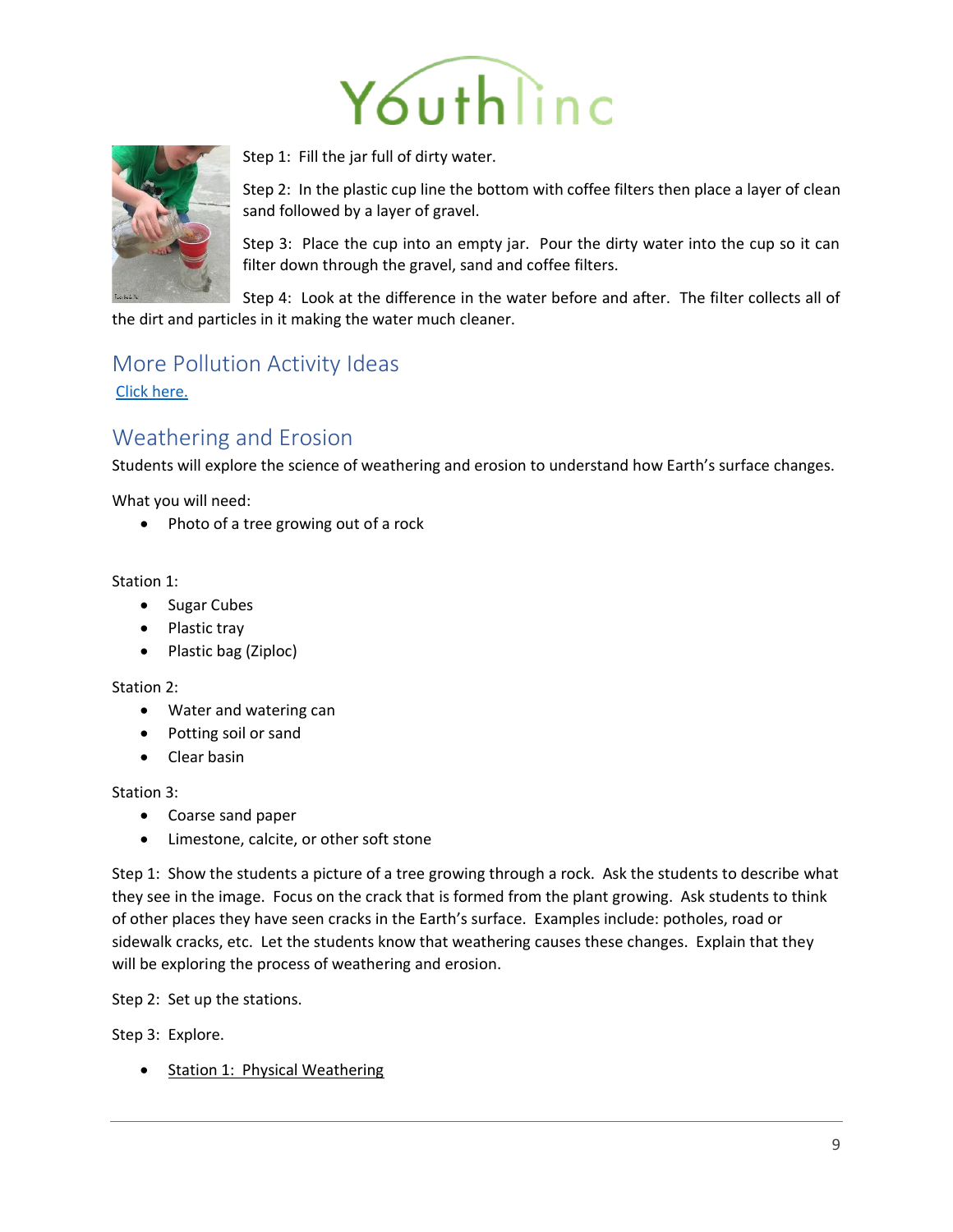

- o Focus Question: Why dd the sugar cubes crush?
- $\circ$  Have students model the process of physical weathering using sugar cubes. Place a tray on the table and put six sugar cubes in a plastic bag. Put this plastic bag containing the sugar cubes on the tray. Have the students press down on the sugar cubes so that they crush apart.
- Station 2: Water Erosion and Deposition
	- $\circ$  Focus Question: Which part of the demonstration models erosion and which part models deposition?
	- $\circ$  Take a clear basin and fill one side of the basin with a steep slope of soil. Have the students take a watering can and pour water over the steep slope. They should see water and soil falling down the slope. They should also see evidence of deposition based on where the soil settles on the other side of the basin.
- Station 3: Wind Erosion
	- $\circ$  Focus Question: What happens when sand travels in the wind as it is constantly blasted against a rock?
	- $\circ$  Place a rock on the table with coarse sandpaper. Have students sand the rock for a few minutes to demonstrate wind erosion with sand.

Step 4: After the students complete all of the stations, talk about the differences between weathering and erosion. Many factors cause weathering. Explain that Station 1 provided a visual of what happens to soft pieces of rock during weathering. Station 2 demonstrated what happens during water erosion, and Station 3 showed what happens when the wind blows particles such as sand against rock over a period of time.

## <span id="page-13-0"></span>Learning About Trees

[http://firstieland.com/learning-about-trees/](https://drive.google.com/file/d/0B-cVjZBMBNNXUVZfX0RLd2ZycWs/view)



Talk about the importance of trees on our environment and all the thing we get from trees. Let the students participate in one of the following activities.

Activity 1: The students each wrote one thing that we get from trees on a paper leaf that we attached to a tree chart. Examples include: paper, boxes, pencil, rubber, eraser, wood, shade, oranges, lemons, apples, money, chairs, oxygen, sap, animal homes, etc.

Activity 2: Paper bag trees

Step 1: Using paper lunch bags, cut strips about halfway down the bag about ½ inch apart.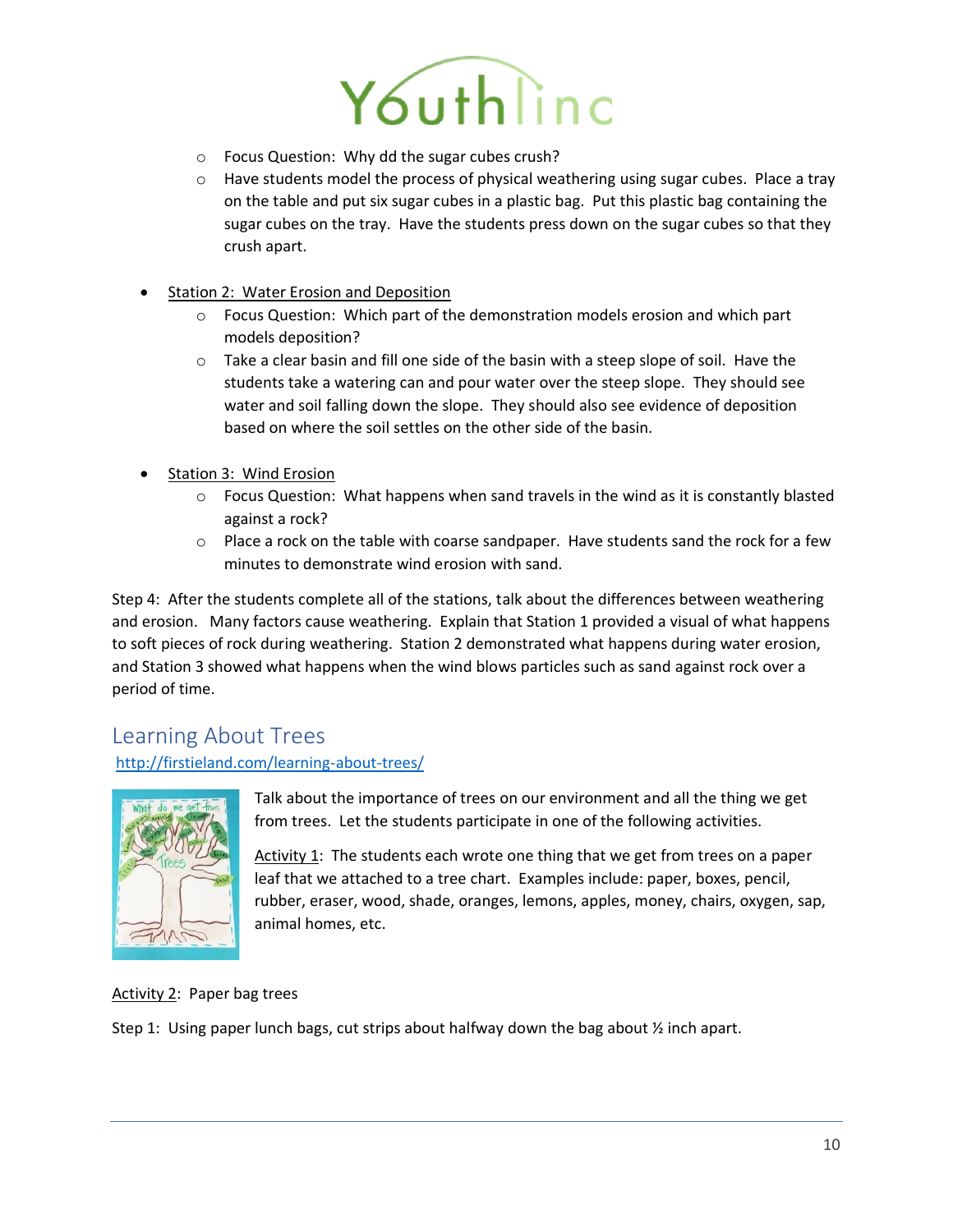



Step 2: Pull the strips apart and twist tightly to form the branches of the tree.

Step 3: Twist the bag around to form the trunk and attach to a sheet of paper.

Step 4: Have the students add leaves to their trees. Have them write some of the things that we get from trees on the leaves.

Step 5: (Optional) Have the students add details to their project like animals, flowers, etc.

### <span id="page-14-0"></span>Cloud in a Jar (Two different Methods)

**[https://www.giftofcuriosity.com/weather-science-how-to-make-a-cloud-in-a-jar/](https://drive.google.com/open)**

The science behind the fun. A cloud is formed when water vapor condenses into water droplets that attach to particles in the air (dust, pollen, smoke, etc.) When billions of these water droplets join together, they form a cloud.

Method 1: How to Make a Cloud in a Jar Using Hairspray

What you will need:

- A jar with a lid
- 1/3 cup hot water
- Ice
- Hairspray

Step 1: Start by pouring the hot water into the jar. Swirl it around a bit to warm up the sides of the jar.

Step 2: Turn the lid upside down and place it on the top of the jar. Place several ice cubes onto the lid, and allow it to rest on the top of the jar for about 20 seconds.

Step 3: Remove the lid. Quickly spray a bit of hairspray into the jar and then replace the lid with the ice still on top. Watch the cloud form.

Step 4: When you see a good amount of condensation form, remove the lid and watch the cloud escape into the air.

Step 5: Explain how it works. When you add the warm water to the jar, some of it turns to water vapor. The water vapor rises to the top of the jar where it comes into contact with cold air, thanks to the ice cubes on top. Water vapor condenses when it cools down. However, a cloud can only form if the water vapor has something to condense on to. In the case of this activity, the water vapor condensed onto the hairspray.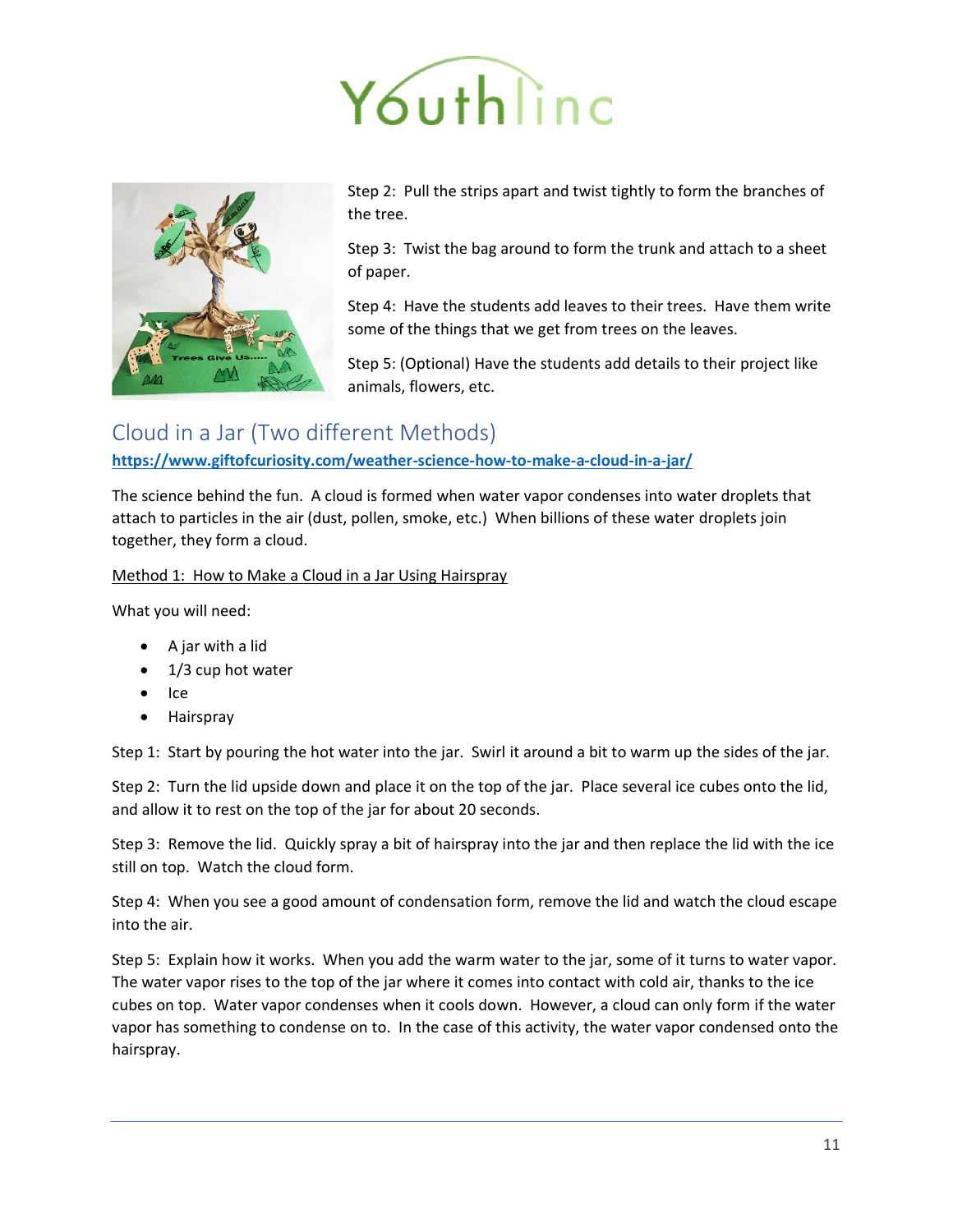

Method 2: How to Make a Cloud in a Jar Using a Match (This method will work best for most countries.)

What you will need:

- A jar with a lid
- A match
- A balloon with the bottom cut off (so you can get the balloon over the mouth of the jar)
- Warm water
- A Flashlight

Step 1: Pour enough warm water into your jar to cover the bottom ½" of the jar.

Step 2: Light a match, then hold the lit end in the jar for a few seconds to allow smoke to enter the jar. Then remove the match (or you can simply drop it into the jar. The flame will extinguish when the match hits the water).

Step 3: Quickly cover the opening of the jar with the cut balloon.

Step 4: With this next step, the goal is to change the air pressure in the jar by gently pushing and releasing the balloon. Be gentle as you do this to ensure that the balloon does not come off the top of the jar. With your finger, gently push the balloon into the jar a little bit to increase the air pressure in the jar. Then release. As you release, you should notice a cloud instantly form inside the jar. You may want to shine a flashlight at the jar to help you see the cloud more clearly.

Step 5: Repeat pushing and releasing several times and you will see additional clouds form.

Step 6: Explain how it works. When you add the warm water to the jar, some of it turns to water vapor. When you press on the balloon, you increase the air pressure in the jar, which results in warmer air. When you release the balloon, you decrease the air pressure in the jar, which results in cooler air. As the air cools, the water vapor in the jar condenses. The condensed water vapor is able to collect on the smoke particles from the match and you see the cloud form.

#### Books about Clouds:

- Clouds by Anne Rockwell
- Explore My World: Clouds by Marfe Ferguson Delano
- The Cloud Book by Tomie de Paola
- Shapes in the Sky: A Book About Clouds by Josepha Sherman

## <span id="page-15-0"></span>Poster Downloads

[http://www.internationalpaper.com/company/publications-and-resources/life-of-the-forest-posters](https://www.theferventmama.com/product/water-cycle-unit-study-rain-ebook/)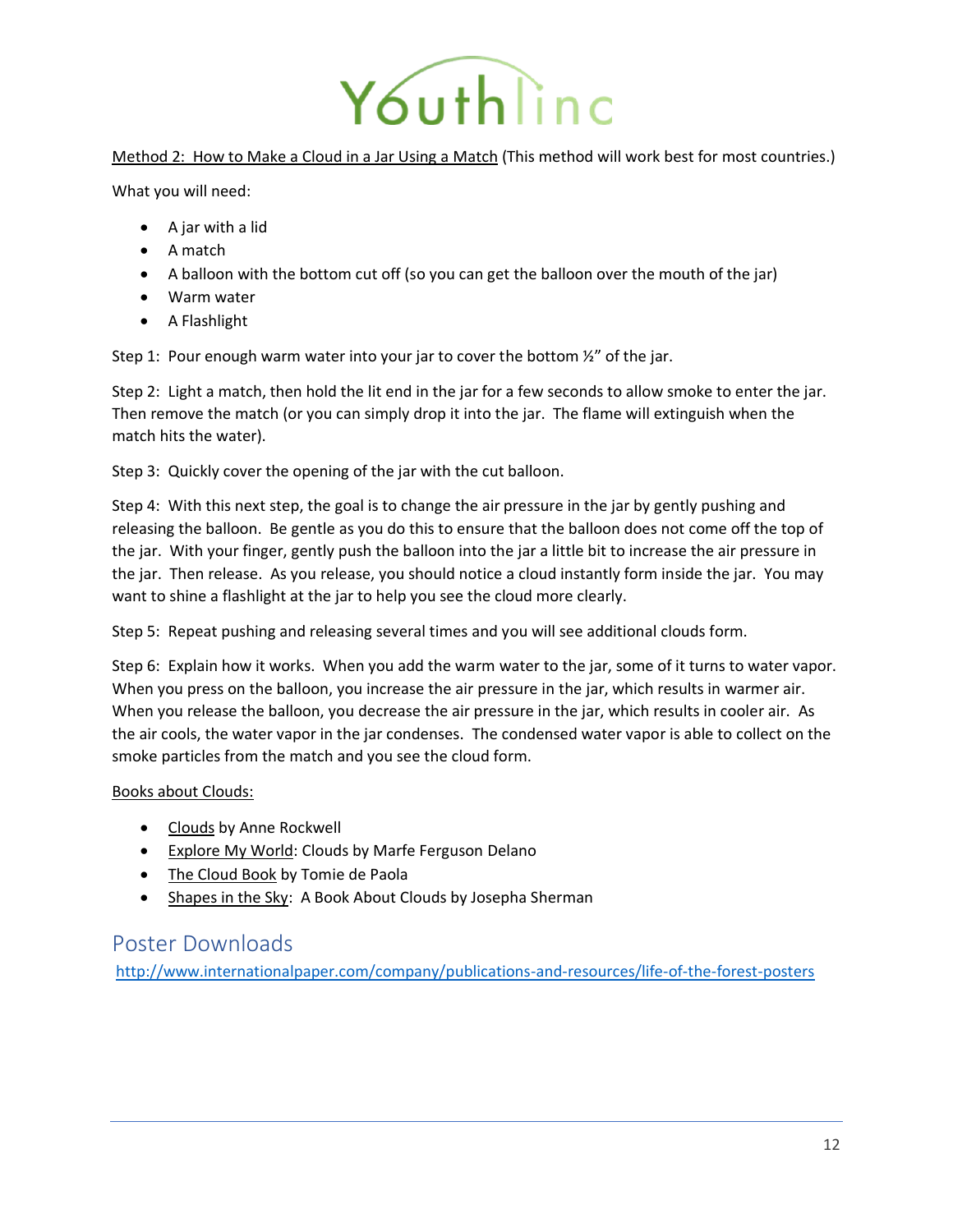## Youthlinc



- [History of a Tree as Seen Through Its Rings](http://www.internationalpaper.com/company/publications-and-resources/life-of-the-forest-posters?sfvrsn=23ebe733_2)
- [Can You Tell Which leaves & Needles Go To Which Tree?](http://buggyandbuddy.com/paper-helicopter-pinwheel-with-free-template?sfvrsn=9ebe733_2)
- [A Tree Breathes Through Its Leaves & Roots](https://www.giftofcuriosity.com/weather-science-how-to-make-a-cloud-in-a-jar/?sfvrsn=3aebe733_2)
- [Seeds Come in Many Different Sizes &](http://www.internationalpaper.com/docs/default-source/english/sustainability/seeds.pdf?sfvrsn=cebe733_2) Shapes

For a fun craft idea using natural wood slices[, click here.](https://2.bp.blogspot.com/-kwxJ-FUSvpA/WuOlUVFvBvI/AAAAAAAAFDI/HK5PA6JIR-Yzb1b9C8UGhHu7KxhRa81ZACLcBGAs/s1600/ACS_0247.jpg?keywords=tree+cookies&qid=1556219536&s=gateway&sr=8-2)

## <span id="page-16-0"></span>Photosynthesis

[http://www.primarythemepark.com/2015/02/photosynthesis-kids/](https://www.naturalbeachliving.com/pollution-activities-for-kids-earth-day-science/)

What you will need:

- A small muffin tin
- Green construction paper
- Balloons (two red, three white)
- Black Sharpie
- Two light bulbs
- Water
- Sugar

Step 1: Explain that plants are living things. All living things need food for energy. Our bodies get energy from the food we eat. Plants get their energy another way.

Explain that the word photosynthesis is made up of two parts. (Photo, meaning light and synthesis, meaning to put together, compose, arrange.) During photosynthesis plants are using light to create energy.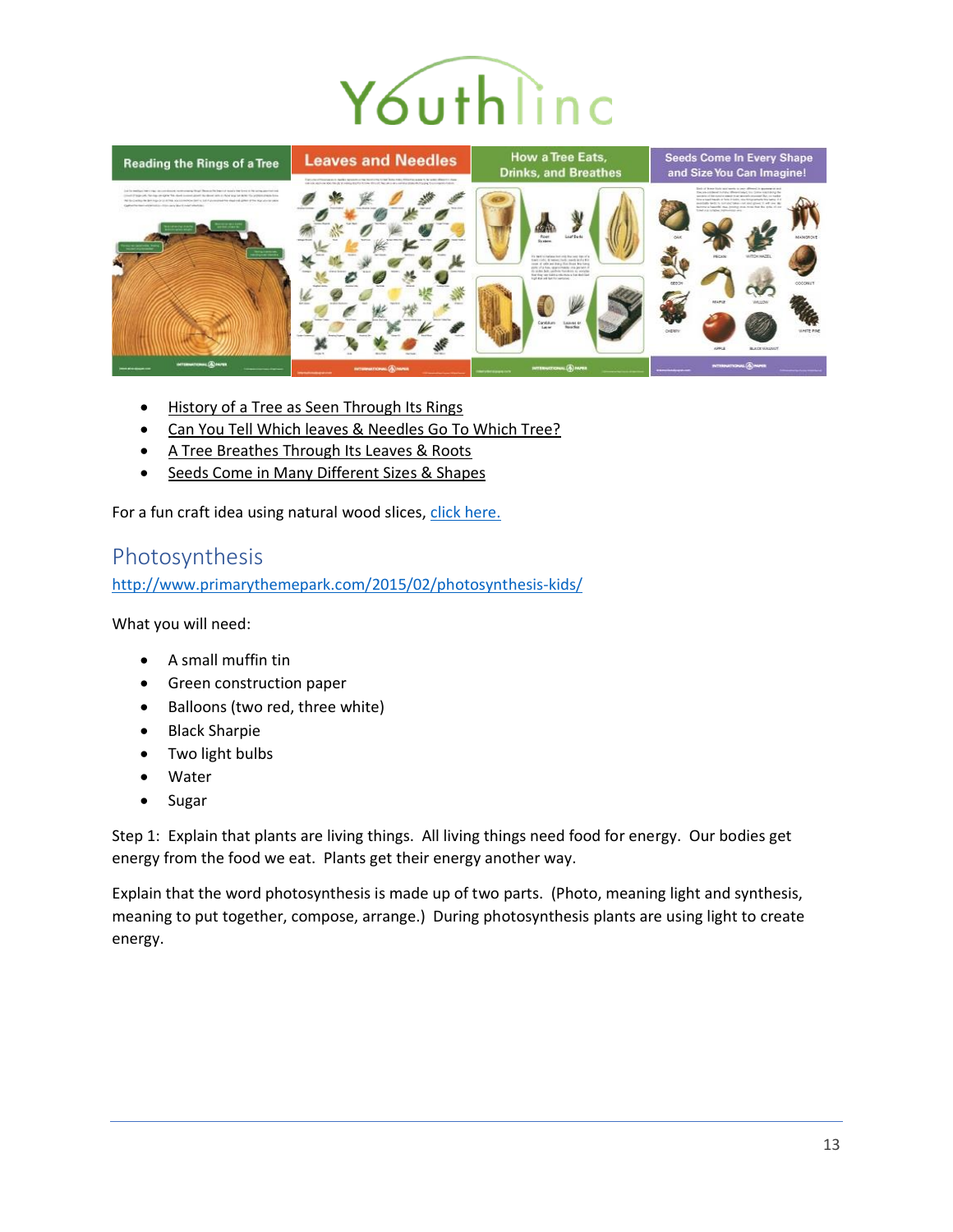## Youthlinc



Step 2: Cut holes from the green construction paper and place over the muffin tin to create a chloroplast model (the green plant cell). Chloroplasts only need three items to create energy: Water, carbon dioxide and sunlight. Place water into two of the holes. Add 2 lights bulbs to represent sunlight and two small balloons to represent sunlight. Explain that you are going to cook up some energy for the plants.

Step 3: Have students work on the top half of the photosynthesis worksheet.



Step 4: While the students are working on the worksheet. Take the muffin tin and fill it with sugar and small balloons. Show the students the new tin. Let them know that the three ingredients turned into two very important things: sugar and oxygen. The sugar is the plant's food and source of energy. Oxygen is not important to the plant so it releases it into the air. Oxygen is vital to us. We breathe in this oxygen that the plants give off.

Step 5: Have the students complete the photosynthesis worksheet.

Step 6: Teach the song, Photosynthesis. It is sung to the tune of Addams Family.

## <span id="page-17-0"></span>Layers of Earth Activity

[https://www.thechaosandtheclutter.com/archives/layers-earth-hands-science-activity/](http://www.primarythemepark.com/2015/02/photosynthesis-kids/)

What you will need:

• 5 colors of modeling clay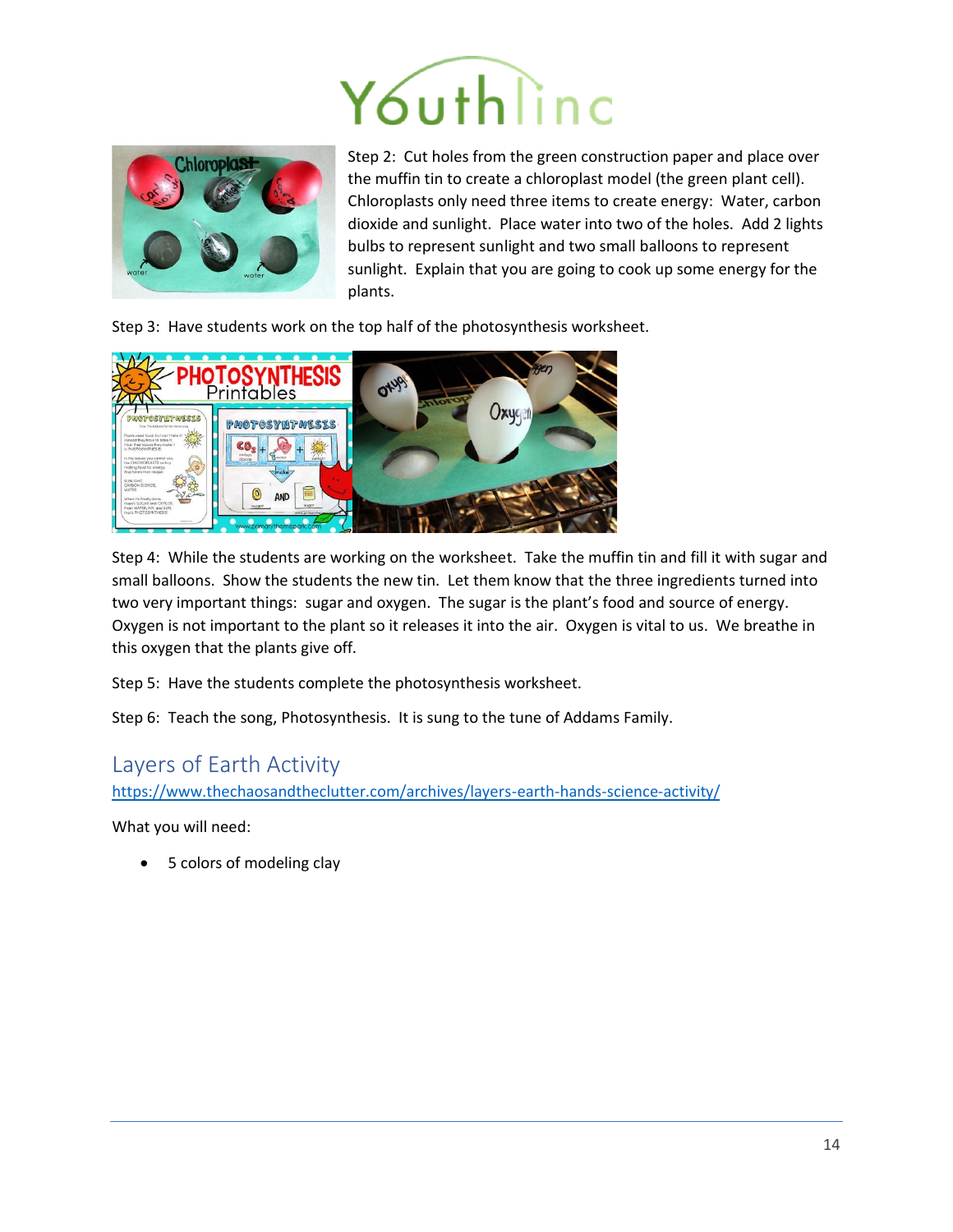

• Waxed dental floss



Step 1: Form a ball to represent the inner core. We chose red to represent the intense heat of the inner core.

Step 2: Roll out a circle of another color and wrap around the ball and gently roll. This next layer represents the outer core.

Step 3: Each subsequent color will need more modeling clay than the last. You will need a color to represent the low mantle, another for the upper mantle and the outer later for the crust.

Step 4: Once your ball of five layers of modeling clay is complete, use a piece of waxed dental floss to cut the ball down the middle, revealing all the layers underneath.

\*\* Be sure not to press too firmly together so that the colors don't mix.

## <span id="page-18-0"></span>Making Groundwater

[https://www.thechaosandtheclutter.com/archives/simple-science-making-groundwater](https://www.amazon.com/Fuyit-Unfinished-Predrilled-Christmas-Ornaments/dp/B078HB4ZD7/ref=sr_1_2)

What you will need:

- 2 large clear glasses or vases
- Sand
- Gravel (aquarium gravel works well)
- Water
- Container to pour water



Step 1: In each of the glass containers, layer sand and gravel alternating between the two until they are about ¾ of the way full. This will create an aquifer. An aquifer is the layers of rock, soil and sand that contain water.

Step 2: Slowly pour water into one of the containers. Have the students observe how the water is making its way through the small openings as it goes down. In the first container, continue pouring the water until the container is full (above e the aquifer).

Step 3: Continue to slowly pour water into the second container, stopping about an inch BELOW the top of the aquifer. The level of the water in the second container is the water table. Below that, the aquifer is saturated. The glass of the container in this demonstration acts as impermeable rock.

Step 4: Create what would happen if it were to rain by very slowly adding a bid more water to the second container. Have your student observe and talk about what is happening. This demonstrates the recharging of groundwater.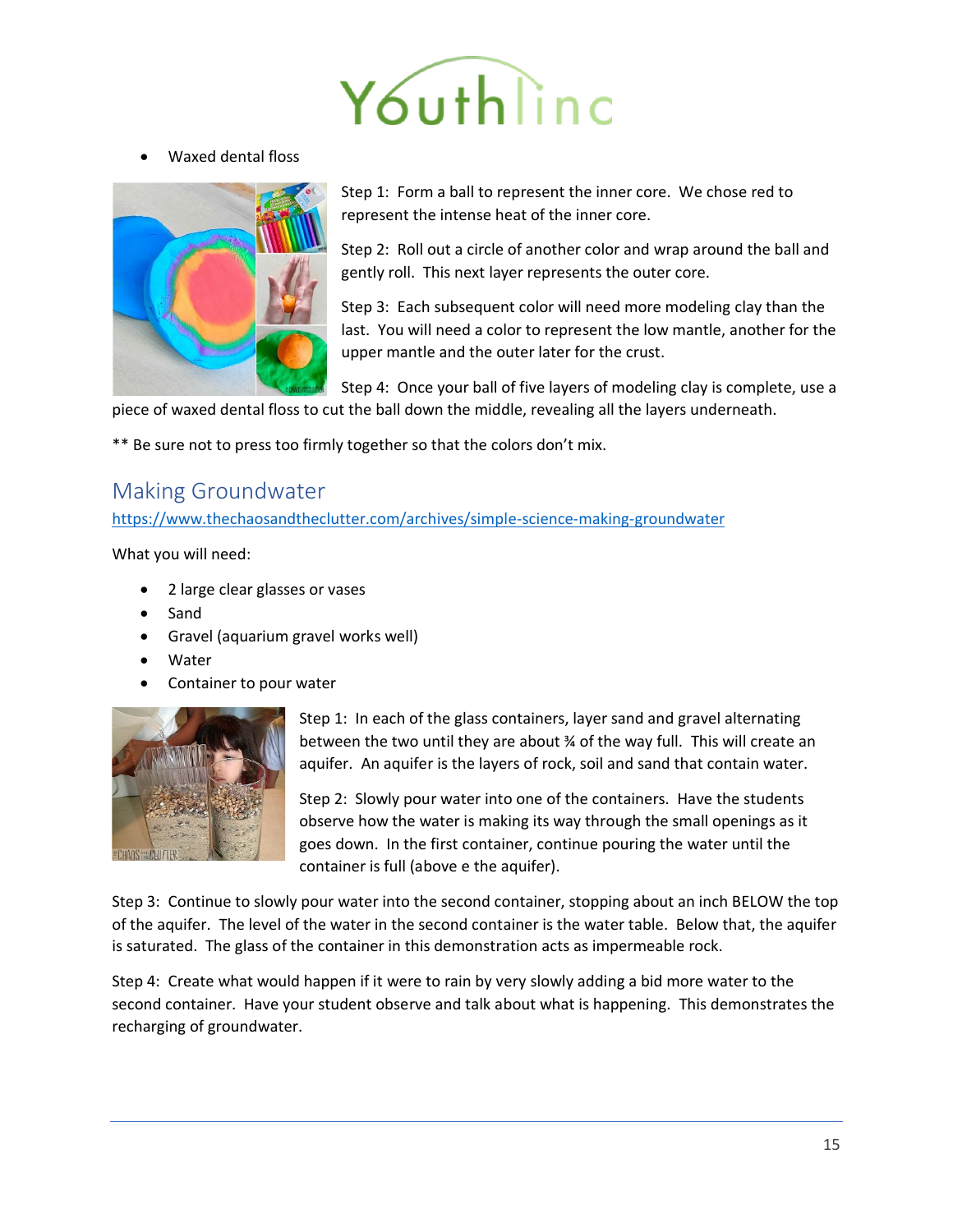

Step 5: Keep the containers for a few weeks so the students can see that in the first one, there was never any room for more water, but in the second, the ground soaked up more of the water and as time passed, we were able to add a bit more water at a time as long as we never filled it above the top of the aquifer.

## <span id="page-19-0"></span>Creating a Wormery

#### [https://runwildmychild.com/wormery/](http://www.internationalpaper.com/docs/default-source/english/sustainability/leavesneedles.pdf)

Fun Facts About Worms: Charles Darwin called earthworms "the intestines of the soil," since worms can eat up to 75% of their own body weight every day, turning waste into rich and fertile soil. Worms play a crucial role in the environment by breaking down organic matter like leaves and grass into things that plants can use. When they eat, they leave behind castings that are a very valuable type of fertilizer. Here are a few other fun facts about worms:

- There are over 6,000 different types of earthworms
- Worms have no bones or skeletons
- Worms do not have ears, a nose or eyes, but do have cells that can detect light
- The mouth of a worm is covered by a flap of skin so the worm doesn't swallow everything
- Worms have a mouth, but do not breathe through it  $-$  it is just for eating
- The worm has 5 simple hearts, a stomach, and a gizzard
- The gizzard contains tiny rocks and sand that mash up the worm's food, because worms don't have teeth to chew it up
- An earthworm can have over 100 segments between its two ends
- Each segment has tiny little bristles that help the worm move and hold on to things
- All worms have a complete set of both male and female organs on the inside so there are no boy or girl worms

What's a wormery? A wormery is a place where worms can grow, compost and make more worms. A wormery will recycle food waste into superb fertilizer for your garden or yard. Wormeries are also great for growing and storing worms to use for bait when fishing. Wormeries can also be used at home or in classrooms for observing the life cycle and work of worms. After a few days/weeks, the worms and soil can be returned to your yard or garden.

What you will need:

- A container with a lid
- Shredded newspaper or bedding
- Soil, sand, rocks/gravel
- Worms

Step 1: Choose the proper container. There are many different containers you could use to make your wormery – anything from a bucket to a Rubbermaid container to an old Styrofoam cooler. Worms are active on the top layer of soil, so your container doesn't need to be very deep. A lid will keep the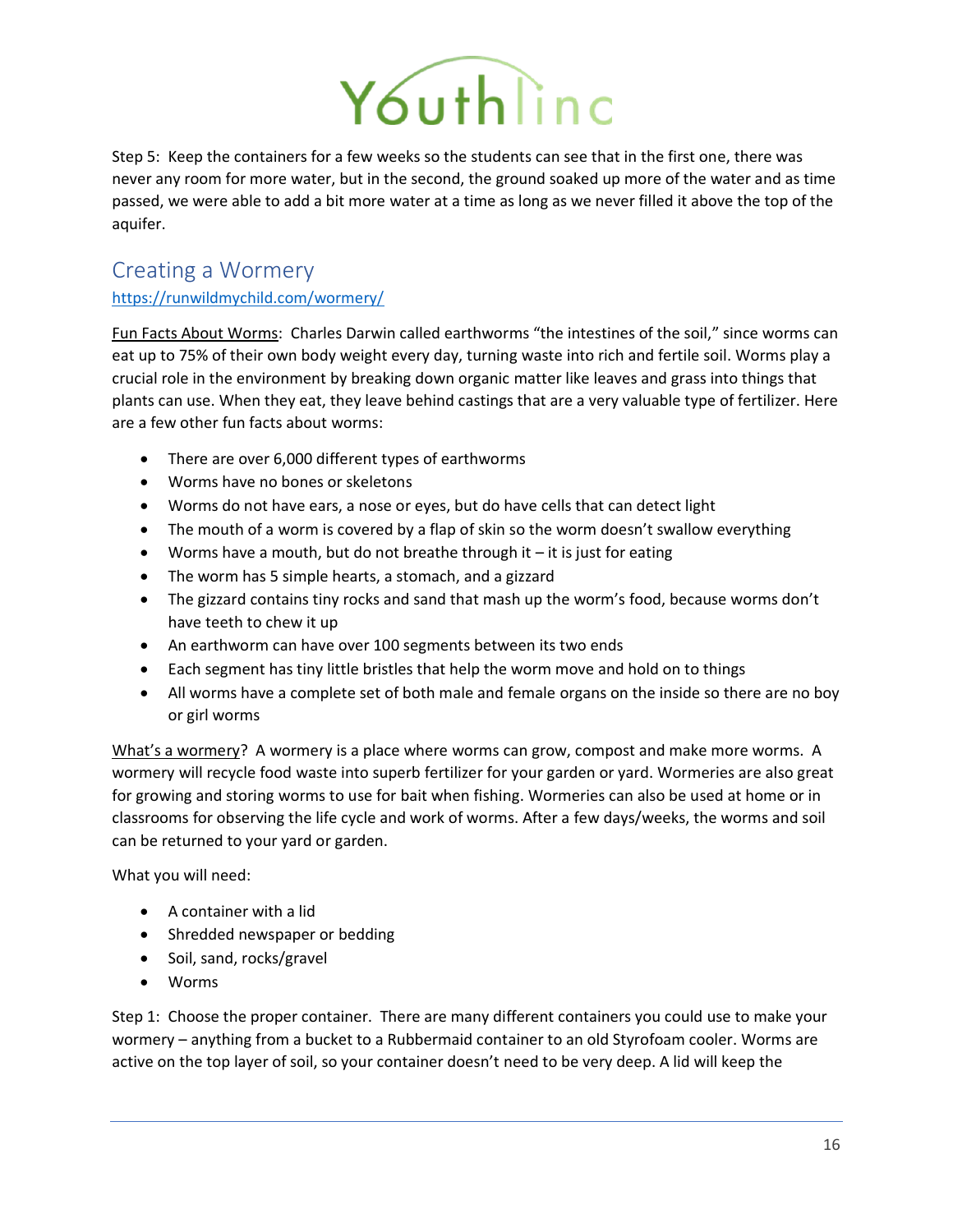

wormery dark and prevent any worms from escaping. Just make sure to poke or drill some small holes in the container and lid to ensure they get plenty of air.

Worms like the dark, so if you're going to be keeping your wormery for a while, make sure you use a container that will keep the soil dark. However, if you're building a wormery specifically for kids to observe the worms, use a transparent glass container or plastic jar/bottle (an empty 2-liter soda bottle works great) and cover it with dark construction paper during the time while the kids aren't watching them.

Step 2: Prep the wormery. Put a small layer of rocks or gravel at the bottom of your container. This helps with drainage and gives the wormery a solid base to prevent it from tipping over. Next, shred up some black and white newspaper to place in the bottom of the container as bedding (or you can buy worm bedding). Spray the bedding with enough water to dampen it, but make sure it's not too wet. It should feel like a damp sponge or wrung flannel. Once the bedding is made, add some gardening soil or worm compost and give it a good mix. Finish by putting some dead leaves or vegetable scraps on top of the soil. If your dirt mixture is really dry, add some water to your container as well – just enough to make the soil damp, but not soggy.

Step 3: Find your worms. This is the part that kids love the most! Let your kids search and dig for worms to add to your wormery. Search damp and dark spots in your yard or local park. Lift up rocks, look under bushes, dig beneath piles of leaves. Worms will be easier to find and closer to the surface after a light rain. You might even find them trying to cross the sidewalk. If you can't find any, you could always snag some at a local bait shop or even order them online. Red worms work the best for wormeries, but if you're building this mainly for observation or fun, use any worms you can find.

This is an excellent time to talk to kids about how to handle the worms and the anatomy of worms. Let the kids touch them, hold them and observe them. Talk about how important it is to be gentle and respectful of your worms. Don't let small kids injure the worms or cause any undue stress or damage to them.

Step 4: Add your worms. Add the worms to the top of the bin and allow them to dig down. Do not try to assist them with burrowing because it will scare them. It can take up to a day for all of the worms to burrow down. Any worms that do not go down after being there for a day or two are dead or weak and should be removed. If you think you've found a dead worm sprinkle it with a little bit of warm water. If that doesn't revive them, the worm is dead or dying and should be left out of the wormery.

Step 5: Feed your worms. Once you've found worms and added them to the wormery, you'll need to feed them occasionally. Worms can eat up to two times their body size every day so always feed them according to the amount they'll eat. However, worms can last their entire lives feeding only off of nutrients in the soil so food is always extra. Have your kids save their fruit and veggie peels and scraps to feed the worms. This is a fun way for them to care for the worms while also finding a use for the scraps. Let kids add scraps such as apple cores, banana peels, or pears to the wormery daily. Do not use meat, poultry, fish, dairy, potato chips, candy, oils, oranges, lemons, and limes because these are not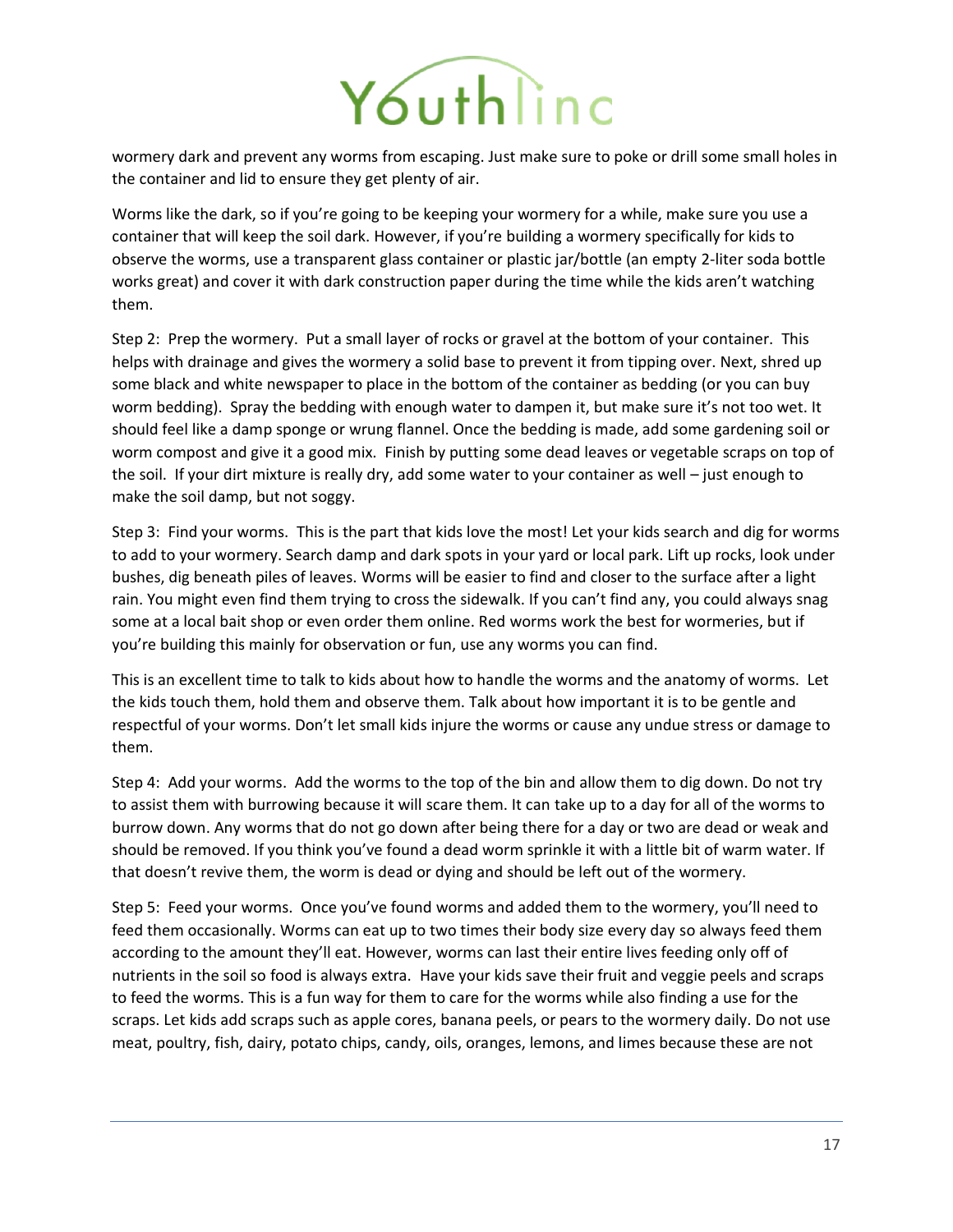

good for the worms. Food will grow mold if left uneaten for a while if you find a piece of food that is moldy remove it. If you don't want to use actual food scraps, you can also buy worm food.

Step 6: Keep them damp, dark and cool. Worms prefer cool temperatures, so keep them indoors in a cool dark place. A basement or a refrigerator is perfect. In addition to adding food periodically, make sure you add some moisture so the soil/bedding doesn't dry out. Compost will be ready in 2-3 weeks. If you have a transparent wormery for the kids, observe it indoors for a few days and then carefully dump it outside in a shady spot in the early morning.

Additional Ideas to teach students about composting and worms. [Click here.](http://www.primarythemepark.com/wp-content/uploads/2015/02/Photosynthesis-Song.pdf?view=detailV2&ccid=%2BexKLijf&id=D7805FD772E38C358B14DC29D140853557E5035C&thid=OIP.-exKLijf6EeA6ibrauvEJwDPEs&q=worm+composting+activity+with+kids&simid=608028836471375002&selectedIndex=0&qpvt=worm+composting+activity+with+kids&ajaxhist=0)

## <span id="page-21-0"></span>Composting

#### [http://www.acottonkandilife.com/gardening-composting-toddler-school-uni/](https://drive.google.com/open)

You will need five baskets filled with the following materials (40% green and 60% brown):

- Basket 1 sticks for filtration 1-part brown
- Basket 2 Dry Leaves 1-part brown
- Basket 3 Green spinach leaves 1-part green
- Basket 4 Compostable food from breakfast 1-part green
- Basket 5 organic potting soil that you layer between all of the parts
- Compost Container. For ideas on how to build a compost container, click [here.](https://drive.google.com/open)
- Book, Compost Stew by Mary McKenna Siddals

Step 1: Read the book, Compost Stew by Mary McKenna Siddals. Tell them that today they are going to make Compost Stew in the garden. Explain there are many reasons to make a compost: it saves resources, saves money, reduces our impact on the environment and improves your soil.

Step 2: Begin layering the compost using the items listed above.

Step 3: Take turns "stirring the stew." As the book teaches, "put it in a pot . . . and let it rot."

For other compost ideas: [Click here.](https://www.thechaosandtheclutter.com/archives/layers-earth-hands-science-activity/?view=detailV2&ccid=%2BexKLijf&id=D7805FD772E38C358B14DC29D140853557E5035C&thid=OIP.-exKLijf6EeA6ibrauvEJwDPEs&q=worm+composting+activity+with+kids&simid=608028836471375002&selectedIndex=0&qpvt=worm+composting+activity+with+kids&ajaxhist=0)

### <span id="page-21-1"></span>Flower Dissection: Hands on Botany

What you will need:

- A flower for each student (tulips or gladiolas work well)
- White cardstock paper cut in half for each student
- Scotch tape. Secure it so the students can stick each part of the plant on it.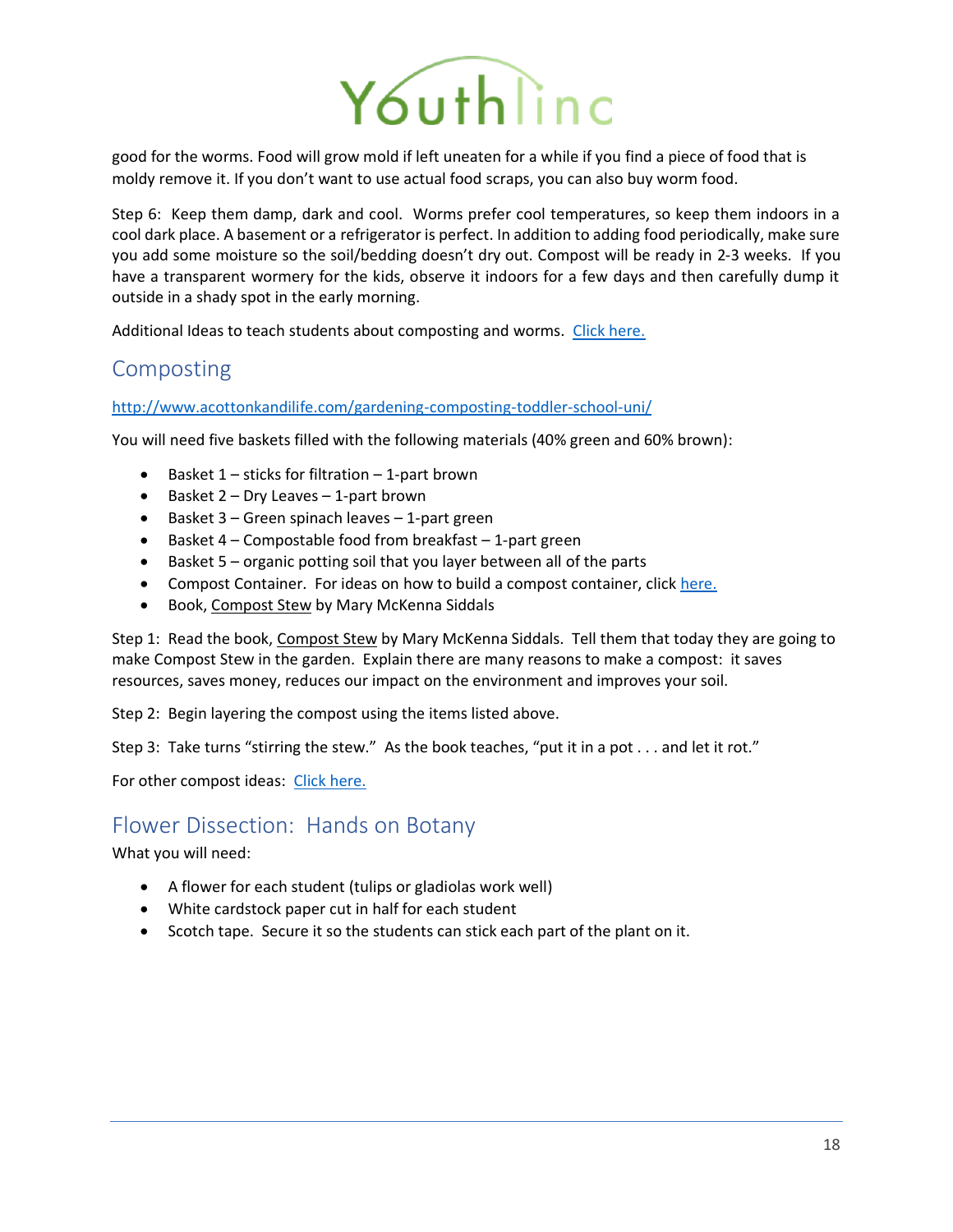



Step 1: Pass out the flowers. Have the students tear off the leaves and talk about what they are called.

Step 2: Take off and talk about the petals. Add to the strip of tape right next to the leaf.

Step 3: Once the petals are off, show the pistol and stamen. Explain that the stamen is the "male" part of the flower since they contain the pollen. The pistol is the "female" part of the flower since it contains the eggs that

get fertilized by the pollen. Add the stamen and pollen to the tape strip. Talk about how the pollen needs to go down the pistol to reach the eggs.

Step 4: Pass around a magnifying glass and allow the students to look more closely at the various parts of the flower.

Step 5. Place another strip of tape on top of the parts so they stay in place.

**\*\* The following PDF's are located in the Youthlinc Google Drive. Shareable Link's are listed below. If the links change or are moved, please contact the Local Service Director.**

<span id="page-22-0"></span>Reduce, Reuse, Recycle Activity

[https://drive.google.com/open?id=1Xwt-z\\_v6HnJB2G142LgofymmJYF8ntxH](https://www.bing.com/images/search?id=1Xwt-z_v6HnJB2G142LgofymmJYF8ntxH)

<span id="page-22-1"></span>Recycle Sorting Activity

[https://drive.google.com/open?id=1sIgd9TXdXoCCxhDiKY2QdyqdQmt6g51d](http://www.internationalpaper.com/docs/default-source/english/sustainability/treerings.pdf?id=1sIgd9TXdXoCCxhDiKY2QdyqdQmt6g51d)

<span id="page-22-2"></span>Earth Day Word Search 1 [https://drive.google.com/open?id=1xHVdHad\\_7F3D3bmpHgtko8xxtWAeQue6](https://runwildmychild.com/wormery/?id=1xHVdHad_7F3D3bmpHgtko8xxtWAeQue6)

<span id="page-22-3"></span>Earth Day Word Search 2 [https://drive.google.com/open?id=1-RzyOdy1bDgckeLbm1F2UlKzJ9xDmiKg](https://www.bing.com/images/search?id=1-RzyOdy1bDgckeLbm1F2UlKzJ9xDmiKg)

<span id="page-22-4"></span>Earth Day Cootie Catcher [https://drive.google.com/open?id=1WcI\\_Fek6rueQptW59KjzkdeiHQnSC\\_Dn](https://drive.google.com/open?id=1WcI_Fek6rueQptW59KjzkdeiHQnSC_Dn)

<span id="page-22-5"></span>Earth Day Bingo [https://drive.google.com/open?id=1U\\_VoQyCvkvkSwVRF0frrkZw5qq0OQWpp](http://www.acottonkandilife.com/building-our-compost-bin-toddler-schoo/?id=1U_VoQyCvkvkSwVRF0frrkZw5qq0OQWpp)

<span id="page-22-6"></span>Recycle Board Game <https://drive.google.com/open?id=1yp11pxKtANx-uexVnZuV5jkKxeAFoiX->

<span id="page-22-7"></span>Earth Day Activities Flip Book [https://drive.google.com/open?id=1STzjn6fu2s46g4awM6URG5\\_mQaj7uNSY](http://firstieland.com/learning-about-trees/?id=1STzjn6fu2s46g4awM6URG5_mQaj7uNSY)